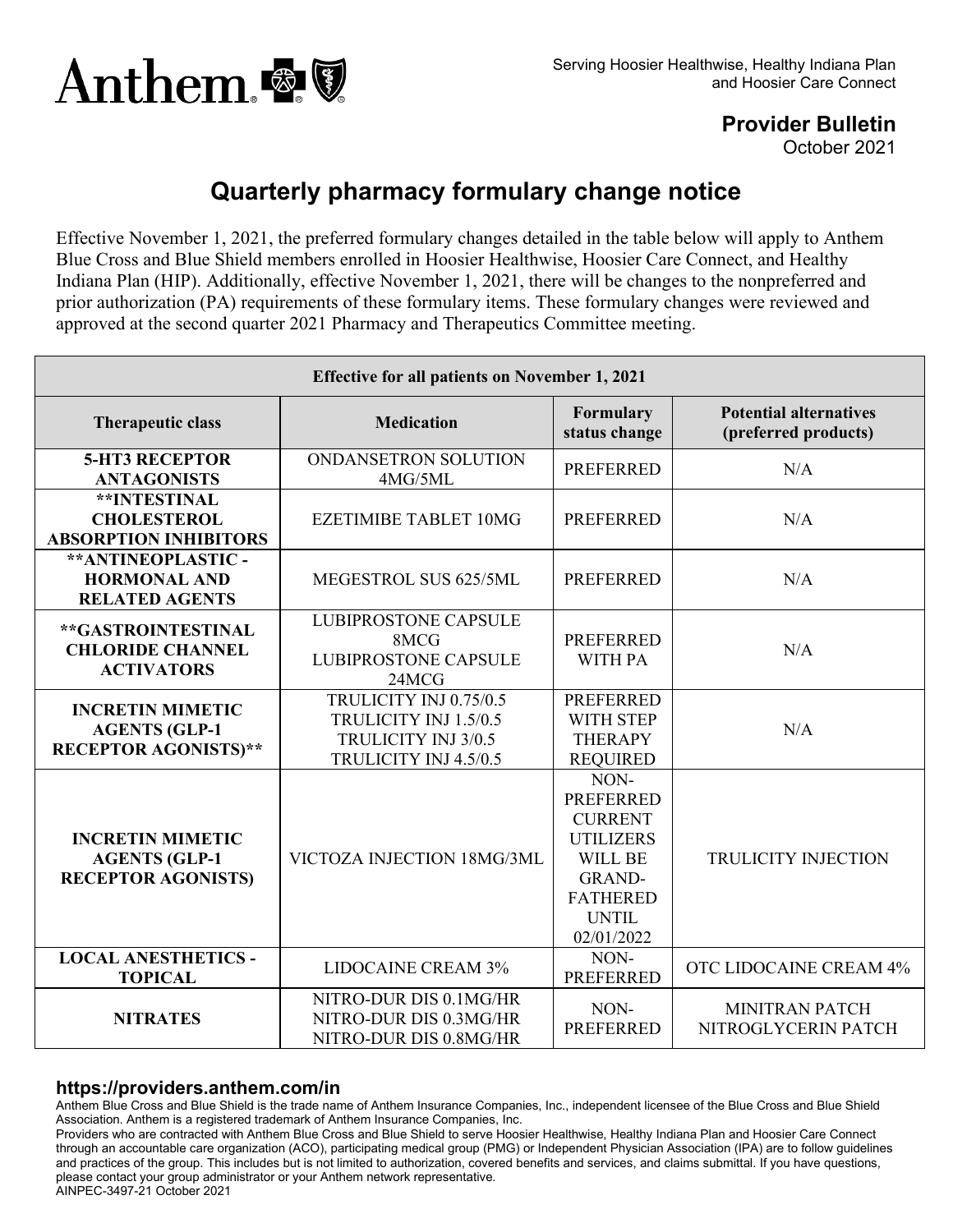| **NONSTEROIDAL ANTI-<br><b>INFLAMMATORY AGENTS</b><br>(NSAIDS)               | <b>CELECOXIB CAP 50MG</b><br>CELECOXIB CAP 100MG<br>CELECOXIB CAP 200MG<br>CELECOXIB CAP 400MG                                                                  | <b>PREFERRED</b><br><b>WITH PA</b> | N/A                                                                                                                                                                                                                                                                                    |
|------------------------------------------------------------------------------|-----------------------------------------------------------------------------------------------------------------------------------------------------------------|------------------------------------|----------------------------------------------------------------------------------------------------------------------------------------------------------------------------------------------------------------------------------------------------------------------------------------|
| <b>VISCOSUPPLEMENTS</b>                                                      | <b>GELSYN-3 INJ 16.8/2ML</b>                                                                                                                                    | NON-<br><b>PREFERRED</b>           | N/A                                                                                                                                                                                                                                                                                    |
|                                                                              | <b>UM EDITS - EFFECTIVE FOR ALL MEMBERS NO LATER THAN NOVEMBER 1, 2021</b><br>NO CHANGES IN PREFERRED/NON-PREFERRED STATUS REVISION OR ADDITION TO UM EDIT ONLY |                                    |                                                                                                                                                                                                                                                                                        |
| <b>Therapeutic class</b>                                                     | <b>Medication</b>                                                                                                                                               |                                    | <b>Formulary status change</b>                                                                                                                                                                                                                                                         |
| <b>5-HT3 RECEPTOR</b><br><b>ANTAGONISTS</b>                                  | ONDANSETRON SOLUTION<br>4MG/5ML                                                                                                                                 |                                    | <b>REMOVE PA</b>                                                                                                                                                                                                                                                                       |
| <b>ANTIBIOTICS - TOPICAL</b>                                                 | <b>CENTANY OINTMENT 2%</b><br><b>CENTANY AT KIT 2%</b>                                                                                                          |                                    | <b>ADD ST</b>                                                                                                                                                                                                                                                                          |
| <b>ANTIHYPERLIPIDEMICS</b>                                                   | ROSZET 5 MG/10 MG, 10 MG/10<br>MG, 20 MG/10 MG, 40 MG/10 MG                                                                                                     |                                    | ADD ST AND QTY LIMIT: 1 TABLET PER<br><b>DAY</b>                                                                                                                                                                                                                                       |
| <b>ANTINEOPLASTIC</b><br><b>ENZYME INHIBITORS</b>                            | <b>LUMAKRAS TAB 120MG</b>                                                                                                                                       |                                    | ADD QL:<br><b>8 TABLETS PER DAY</b>                                                                                                                                                                                                                                                    |
| <b>ANTINEOPLASTIC</b><br><b>ENZYME INHIBITORS</b>                            | <b>TRUSELTIQ CAPSULES</b>                                                                                                                                       |                                    | ADD QL:<br>50 MG DAILY DOSE CARTON: 1 CARTON<br>PER 28 DAYS (42 CAPS OF 25 MG)<br>75 MG DAILY DOSE CARTON: 1 CARTON<br>PER 28 DAYS (63 CAPS OF 25 MG)<br>100 MG DAILY DOSE CARTON: 1 CARTON<br>PER 28 DAYS (21 CAPS OF 100 MG)<br>125 MG DAILY DOSE CARTON: 1 CARTON/28<br><b>DAYS</b> |
| <b>CARDIOVASCULAR</b><br><b>AGENTS - MISC.</b>                               | VERQUVO 5 MG, 10 MG                                                                                                                                             |                                    | ADD PA AND QTY LIMIT:<br><b>1 TABLET PER DAY</b>                                                                                                                                                                                                                                       |
| <b>CYSTIC FIBROSIS AGENTS</b>                                                | <b>BRONCHITOL (MANNITOL) 4</b><br>WEEK TREATMENT PACK (4<br>INHALERS, 560 40 MG<br>CAPSULES)                                                                    |                                    | ADD PA AND QTY LIMIT: 1 TREATMENT<br>PACK (4 INHALERS, 560 40 MG CAPSULES IN<br>TOTAL) PER 28 DAYS                                                                                                                                                                                     |
| <b>CYSTIC FIBROSIS AGENTS</b>                                                | <b>BRONCHITOL (MANNITOL) 7</b><br>DAY TREATMENT PACK (1<br>INHALER, 140 40 MG<br>CAPSULES)                                                                      |                                    | ADD PA AND QTY LIMIT: 4 TREATMENT<br>PACKS (4 INHALERS, 560 40 MG CAPSULES<br>IN TOTAL) PER 28 DAYS                                                                                                                                                                                    |
| <b>ENTERAL NUTRITION</b><br><b>SUPPLIES</b>                                  | <b>RELIZORB CARTRIDGE</b>                                                                                                                                       |                                    | ADD PA AND QTY LIMIT: 2 CARTRIDGES<br>PER DAY                                                                                                                                                                                                                                          |
| <b>ESTROGEN COMBINATION</b><br><b>AGENTS</b>                                 | <b>MYFEMBREE TAB</b>                                                                                                                                            |                                    | <b>ADD PA</b><br>QL: 1 PER DAY                                                                                                                                                                                                                                                         |
| <b>FLUORIDE</b>                                                              | SOD FLUORIDE DRO 0.5MG/ML                                                                                                                                       |                                    | <b>REMOVE QL</b>                                                                                                                                                                                                                                                                       |
| <b>HEMATOLOGICAL</b><br><b>AGENTS - MISC</b>                                 | <b>EMPAVELI INJ 1080MG</b>                                                                                                                                      |                                    | ADD PA AND QTY LIMIT: 9 VIALS PER 28<br><b>DAYS</b>                                                                                                                                                                                                                                    |
| <b>INCRETIN MIMETIC</b><br><b>AGENTS (GLP-1</b><br><b>RECEPTOR AGONISTS)</b> | VICTOZA INJECTION 18MG/3ML                                                                                                                                      |                                    | ADD STEP THERAPY                                                                                                                                                                                                                                                                       |
| <b>LOCAL ANESTHETICS -</b><br><b>TOPICAL</b>                                 | LIDOCAINE CREAM 3% (RX &<br>OTC)                                                                                                                                |                                    | <b>ADD ST</b>                                                                                                                                                                                                                                                                          |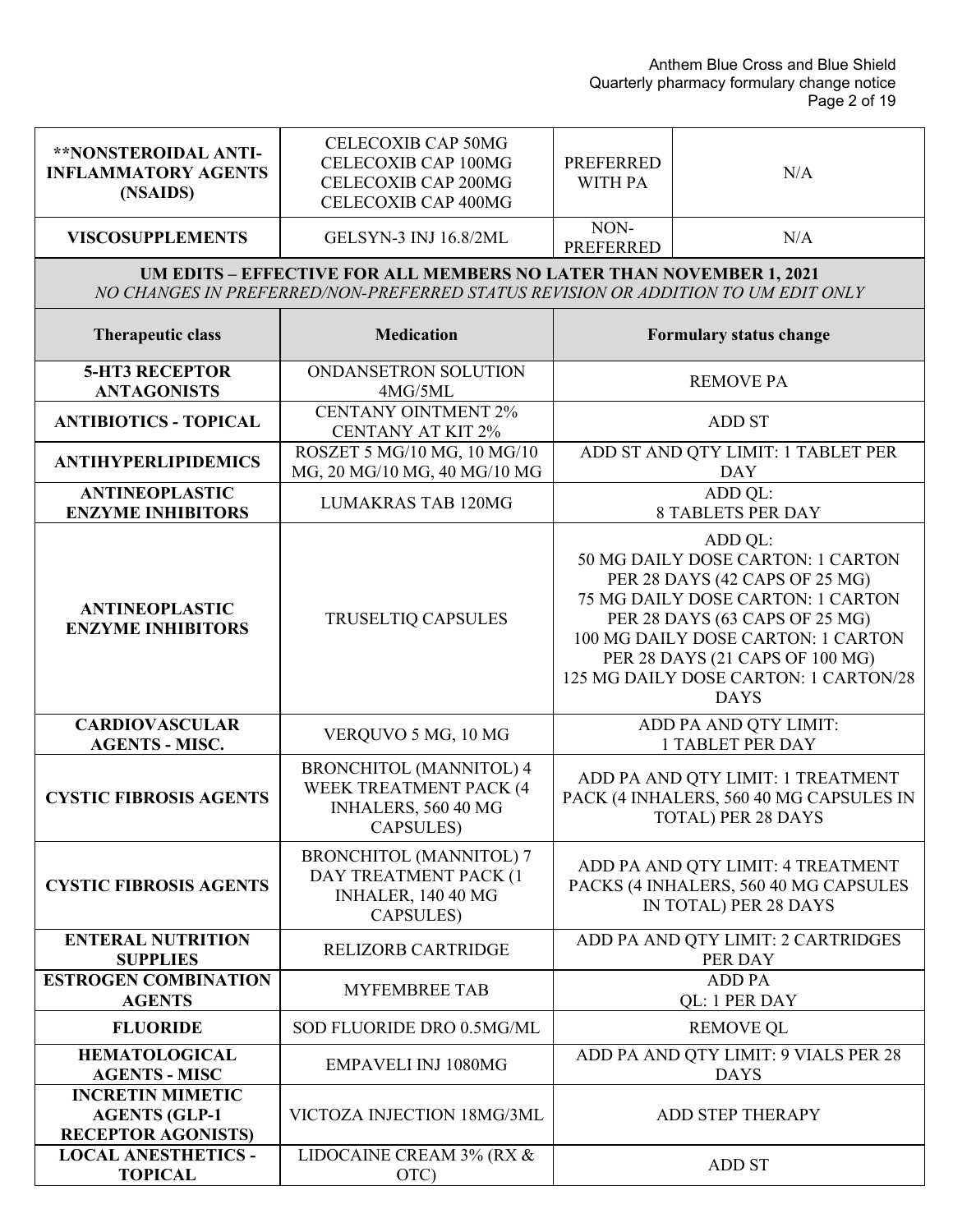Anthem Blue Cross and Blue Shield Quarterly pharmacy formulary change notice Page 3 of 19

|                                                                  |                                                                                                                                                                  | <b>UPDATE PA AND QTY LIMIT:</b>                                                                                                                                                                                                    |
|------------------------------------------------------------------|------------------------------------------------------------------------------------------------------------------------------------------------------------------|------------------------------------------------------------------------------------------------------------------------------------------------------------------------------------------------------------------------------------|
| <b>MIGRAINE PRODUCTS</b>                                         | NURTEC ODT                                                                                                                                                       | ADD INTO CRITERIA FOR ACUTE<br>MIGRAINE TX AND MIGRAINE<br>PROPHYLAXIS; UPDATE QL OVERRIDE TO<br>ALLOW FOR ADDITIONAL TABLETS PER 30<br>DAYS IF DX IS PROPHYLAXIS OF MIGRAINE<br>REDUCE QL FROM 15 PER 30 DAYS TO 8 PER<br>30 DAYS |
|                                                                  |                                                                                                                                                                  | GF INDIVIDUALS USING 9-15 TABLETS PER<br>30 DAYS                                                                                                                                                                                   |
|                                                                  |                                                                                                                                                                  | ADD PA AND QTY LIMIT:                                                                                                                                                                                                              |
| <b>MULTIPLE SCLEROSIS</b><br><b>AGENTS</b>                       | PONVORY (PONESIMOD)<br><b>STARTER PACK</b><br>PONVORY (PONESIMOD) 20 MG                                                                                          | STARTER PACK: 1 PACK PER FILL, ONE<br>TIME (STARTING DOSE TITRATION<br>REGIMEN, 14 DAY SUPPLY)                                                                                                                                     |
|                                                                  |                                                                                                                                                                  | 20 MG TABLET: 1 TABLET PER DAY                                                                                                                                                                                                     |
| <b>ROSACEA AGENTS</b>                                            | ORACEA, DOXYCYCLINE IR-DR<br>40 MG                                                                                                                               | <b>ADD ST</b>                                                                                                                                                                                                                      |
| <b>THIAZIDES AND</b><br><b>THIAZIDE-LIKE</b><br><b>DIURETICS</b> | <b>HYDROCHLOROTHIAZIDE</b><br><b>CAPSULES 12.5MG</b><br><b>HYDROCHLOROTHIAZIDE</b><br><b>TABLETS 12.5MG</b><br><b>HYDROCHLOROTHIAZIDE</b><br><b>TABLETS 25MG</b> | <b>REMOVE QL</b>                                                                                                                                                                                                                   |
| <b>URINARY</b><br><b>ANTISPASMODICS</b>                          | MYRBETRIQ GRANULES                                                                                                                                               | ADD PA AND QTY LIMIT:<br>3 BOTTLES (300 ML) PER 30 DAYS                                                                                                                                                                            |
| <b>URINARY</b><br><b>ANTISPASMODICS</b>                          | <b>GEMTESA 75 MG</b>                                                                                                                                             | ADD PA AND QTY LIMIT: 1 TABLET PER<br><b>DAY</b>                                                                                                                                                                                   |
|                                                                  | <b>QTY LIMIT: ADDS/UPDATES</b>                                                                                                                                   |                                                                                                                                                                                                                                    |
| <b>ALTERNATIVE</b><br><b>MEDICINES</b>                           | <b>MELATONIN CAP 5MG</b><br>MELATONIN CHW 5MG<br>MELATONIN SUB 5MG                                                                                               | 2 TABS PER DAY                                                                                                                                                                                                                     |
| <b>ALTERNATIVE</b><br><b>MEDICINES</b>                           | MELATONIN 200 MCG, 300<br>MCG, 500 MCG, 1 MG, 2.5 MG, 3<br>MG,<br>5 MG                                                                                           | 2 TABLETS/CAPSULES/CHEWABLE/<br>SUBLINGUAL TABLET/ORALLY<br>DISINTEGRATING TABLET PER DAY                                                                                                                                          |
| <b>ALTERNATIVE</b><br><b>MEDICINES</b>                           | MELATONIN 10 MG, 12 MG                                                                                                                                           | 1 TABLET/SUBLINGUAL TABLET/ORALLY<br>DISINTEGRATING TABLET PER DAY                                                                                                                                                                 |
| <b>ALTERNATIVE</b><br><b>MEDICINES</b>                           | <b>MELATONIN LIQUID 2.5</b><br>MG/10ML                                                                                                                           | 40 ML PER DAY                                                                                                                                                                                                                      |
| <b>ALTERNATIVE</b><br><b>MEDICINES</b>                           | <b>MELATONIN 5 MG/15 ML</b>                                                                                                                                      | 30 ML PER DAY                                                                                                                                                                                                                      |
| <b>ALTERNATIVE</b><br><b>MEDICINES</b>                           | <b>MELATONIN 1 MG/ML</b>                                                                                                                                         | 10 ML PER DAY                                                                                                                                                                                                                      |
| <b>ALTERNATIVE</b><br><b>MEDICINES</b>                           | MELATONIN 3.5 MG/2 ML (1.75<br>MG/ML)                                                                                                                            | <b>6 ML PER DAY</b>                                                                                                                                                                                                                |
| <b>ALTERNATIVE</b><br><b>MEDICINES</b>                           | MELATONIN 3 MG/0.9 ML                                                                                                                                            | 2.7 ML PER DAY                                                                                                                                                                                                                     |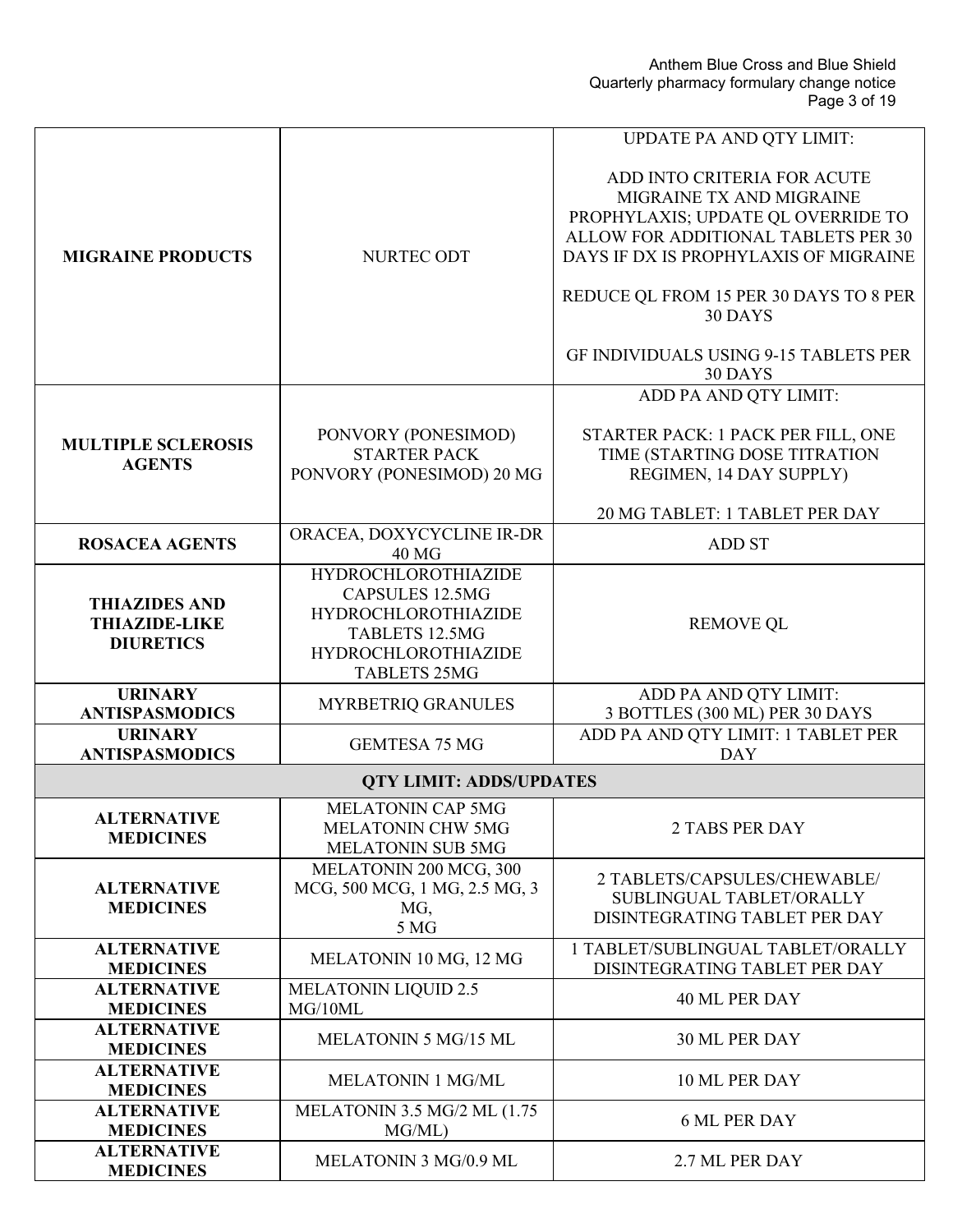| <b>ALTERNATIVE</b><br><b>MEDICINES</b>                  | <b>MELATONIN 5 MG/ML</b>                          | 2 ML PER DAY                                                                                        |
|---------------------------------------------------------|---------------------------------------------------|-----------------------------------------------------------------------------------------------------|
| <b>ALTERNATIVE</b><br><b>MEDICINES</b>                  | <b>MELATONIN 10 MG/ML</b>                         | 1 ML PER DAY                                                                                        |
| <b>ALTERNATIVE</b><br><b>MEDICINES</b>                  | MELATONIN ER 1 MG, 3 MG, 5<br>MG, 10 MG           | <b>1 TABLET PER DAY</b>                                                                             |
| <b>AMINOGLYCOSIDES</b>                                  | <b>TOBRAMYCIN INJECTION</b>                       | 10 MG/ML, 40 MG/ML INJECTION: 90 VIALS<br>PER 30 DAYS<br>1.2 G, 2 G INJECTION: 30 VIALS PER 30 DAYS |
| <b>AMINOGLYCOSIDES</b>                                  | TOBI PODHALR CAP 28MG                             | 224 CAPS PER 28 DAYS                                                                                |
| <b>AMINOGLYCOSIDES</b>                                  | TOBI NEB 300/5ML<br>KITABIS PAK NEB 300/5ML       | <b>280 ML PER 28 DAYS</b>                                                                           |
| <b>AMINOGLYCOSIDES</b>                                  | BETHKIS NEB 300/4ML                               | 224 ML PER 28 DAYS                                                                                  |
| <b>ANALGESICS - ANTI-</b><br><b>INFLAMMATORY AGENTS</b> | ZIPSOR CAP 25MG                                   | <b>4 CAPS PER DAY</b>                                                                               |
| <b>ANALGESICS - ANTI-</b><br><b>INFLAMMATORY AGENTS</b> | <b>CAMBIA POW 50MG</b>                            | <b>9 PACKETS PER 30 DAYS</b>                                                                        |
| <b>ANALGESICS - ANTI-</b><br><b>INFLAMMATORY AGENTS</b> | <b>IBUPROFEN CAP 200MG</b>                        | <b>100 PER 30 DAYS</b>                                                                              |
| <b>ANALGESICS - ANTI-</b><br><b>INFLAMMATORY AGENTS</b> | SM IBUPROFEN TAB 100MG JR                         | <b>100 PER 90 DAYS</b>                                                                              |
| <b>ANALGESICS - ANTI-</b><br><b>INFLAMMATORY AGENTS</b> | <b>INDOMETHACIN CAP 25MG</b>                      | <b>3 CAPS PER DAY</b>                                                                               |
| <b>ANALGESICS - ANTI-</b><br><b>INFLAMMATORY AGENTS</b> | <b>INDOMETHACIN CAP 50MG</b>                      | <b>4 CAPS PER DAY</b>                                                                               |
| <b>ANALGESICS - ANTI-</b><br><b>INFLAMMATORY AGENTS</b> | <b>INDOMETHACIN CAP 75MG ER</b>                   | <b>2 CAPS PER DAY</b>                                                                               |
| <b>ANALGESICS - ANTI-</b><br><b>INFLAMMATORY AGENTS</b> | <b>INDOCIN SUS 25MG/5ML</b>                       | 40 ML PER DAY                                                                                       |
| <b>ANALGESICS - ANTI-</b><br><b>INFLAMMATORY AGENTS</b> | READY KETORO KIT 15MG/ML                          | 4 INJECTIONS (4 ML) PER 30 DAYS                                                                     |
| <b>ANALGESICS - ANTI-</b><br><b>INFLAMMATORY AGENTS</b> | NAPROXEN SOD CAP 220MG                            | <b>100 PER 90 DAYS</b>                                                                              |
| <b>ANALGESICS - ANTI-</b><br><b>INFLAMMATORY AGENTS</b> | TOLMETIN SOD TAB 200MG                            | 3 PER DAY                                                                                           |
| <b>ANALGESICS - ANTI-</b><br><b>INFLAMMATORY AGENTS</b> | DICLO/MISOPR TAB 50-0.2MG                         | <b>4 TABS PER DAY</b>                                                                               |
| <b>ANALGESICS - ANTI-</b><br><b>INFLAMMATORY AGENTS</b> | DICLO/MISOPR TAB 75-0.2MG                         | <b>2 TABS PER DAY</b>                                                                               |
| <b>ANALGESICS - NON-</b><br><b>NARCOTIC</b>             | <b>ASPIRIN TAB 81MG EC</b>                        | <b>100 PER 90 DAYS</b>                                                                              |
| <b>ANALGESICS - NON-</b><br><b>NARCOTIC</b>             | ASPIRIN TAB 325MG EC                              | <b>100 PER 25 DAYS</b>                                                                              |
| <b>ANALGESICS - NON-</b><br><b>NARCOTIC</b>             | <b>ACETAMIN SOL 160/5ML</b>                       | <b>100 PER 25 DAYS</b>                                                                              |
| <b>ANALGESICS - OPIOID</b>                              | HYDROMO/NACL INJ 30/30ML<br>HYDROMOR HCL INJ NACL | <b>6 ML PER DAY</b>                                                                                 |
| <b>ANALGESICS - OPIOID</b>                              | DEMEROL INJ 25MG/0.5<br>DEMEROL INJ 75MG/1.5      | <b>4 ML PER DAY</b>                                                                                 |
| <b>ANALGESICS - OPIOID</b>                              | MORPHINE SUL INJ 150/30ML                         | 1 VIALS (30 ML) PER DAY                                                                             |
| <b>ANALGESICS - OPIOID</b>                              | MORPHINE SUL INJ 150/150                          | <b>6 ML PER DAY</b>                                                                                 |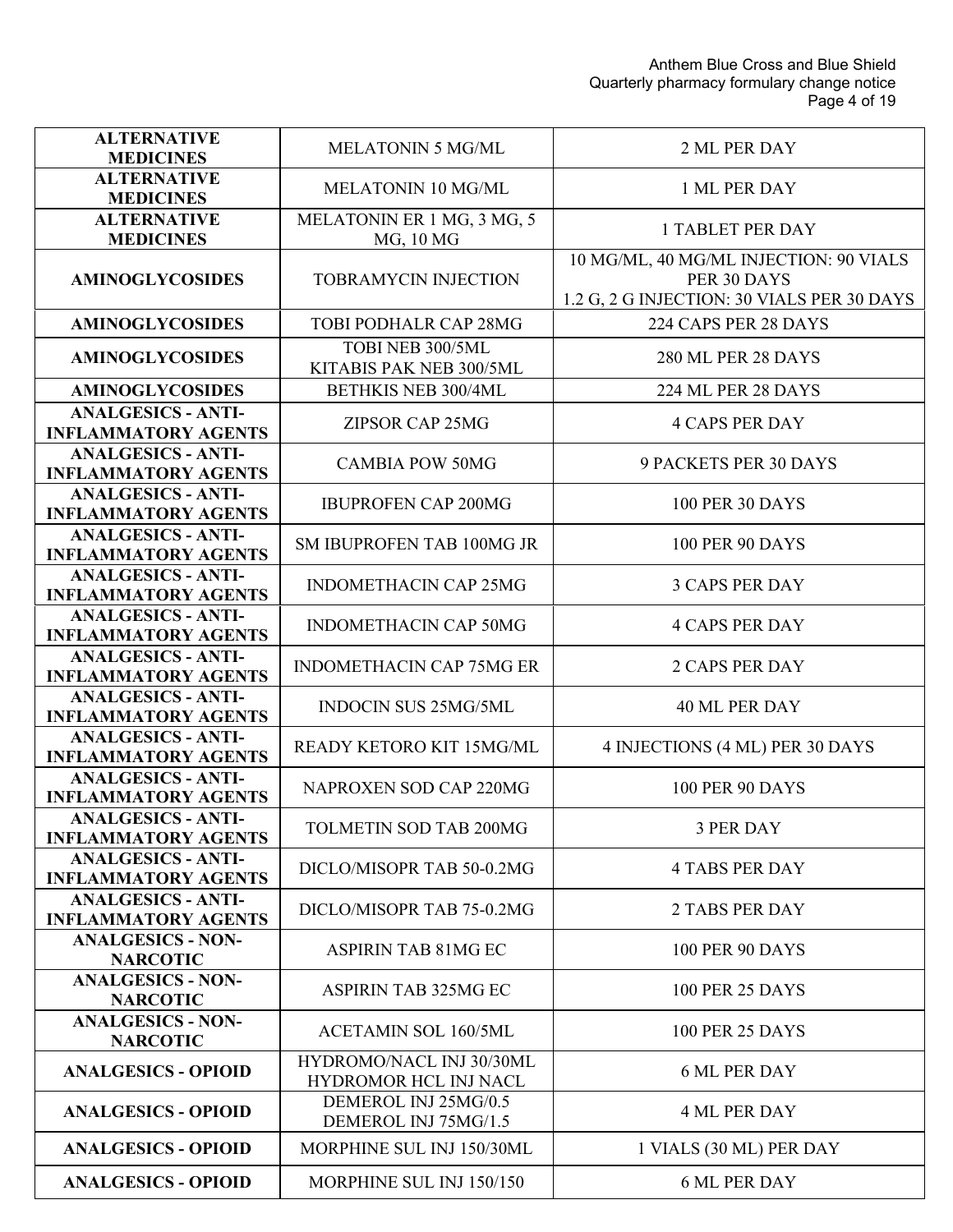|                                                                    | MORPHINE SUL INJ 1000/100<br>HYDROMO/NACL INJ 1MG/ML<br>HYDROMO/NACL INJ 30/30ML<br>HYDROMO/NACL INJ 55/55ML<br>MORPHIN/NACL INJ 2MG/2ML<br>MORPHINE SUL INJ SODIUM C<br>MORPHINE SUL INJ 5MG/5ML |                        |
|--------------------------------------------------------------------|---------------------------------------------------------------------------------------------------------------------------------------------------------------------------------------------------|------------------------|
|                                                                    | MORPHINE SUL INJ 275/55<br><b>DANAZOL CAP 50MG</b>                                                                                                                                                |                        |
| <b>ANDROGENS-ANABOLIC</b>                                          | DANAZOL CAP 100MG                                                                                                                                                                                 | 2 TABS PER DAY         |
| <b>ANDROGENS-ANABOLIC</b>                                          | DANAZOL CAP 200MG                                                                                                                                                                                 | <b>4 TABS PER DAY</b>  |
| <b>ANDROGENS-ANABOLIC</b>                                          | <b>OXANDROLONE TAB 2.5MG</b>                                                                                                                                                                      | <b>4 TABS PER DAY</b>  |
| <b>ANDROGENS-ANABOLIC</b>                                          | <b>OXANDROLONE TAB 10MG</b>                                                                                                                                                                       | 2 TABS PER DAY         |
| <b>ANTIANGINAL AGENTS</b>                                          | <b>RANEXA TAB 500MG</b><br><b>RANEXA TAB 1000MG</b>                                                                                                                                               | 2 TABS PER DAY         |
| <b>ANTIARRHYTHMICS</b>                                             | MULTAQ TAB 400MG                                                                                                                                                                                  | <b>2 TABS PER DAY</b>  |
| <b>ANTIASTHMATIC AND</b><br><b>BRONCHODILATOR</b><br><b>AGENTS</b> | LONHALA MAGN SOL 25MCG                                                                                                                                                                            | 1 KIT PER 30 DAYS      |
| <b>ANTIASTHMATIC AND</b><br><b>BRONCHODILATOR</b><br><b>AGENTS</b> | <b>INCRUSE ELPT INH 62.5MCG</b>                                                                                                                                                                   | 1 INHALER PER 30 DAYS  |
| <b>ANTIASTHMATIC AND</b><br><b>BRONCHODILATOR</b><br><b>AGENTS</b> | PROAIR HFA AER<br><b>VENTOLIN HFA AER</b><br>PROVENTIL AER HFA                                                                                                                                    | 2 INHALERS PER 30 DAYS |
| <b>ANTIASTHMATIC AND</b><br><b>BRONCHODILATOR</b><br><b>AGENTS</b> | <b>SEREVENT DIS AER 50MCG</b>                                                                                                                                                                     | 1 INHALER PER 30 DAYS  |
| <b>ANTIASTHMATIC AND</b><br><b>BRONCHODILATOR</b><br><b>AGENTS</b> | <b>IPRATROPIUM/ SOL ALBUTER</b>                                                                                                                                                                   | 540 ML PER 30 DAYS     |
| <b>ANTIASTHMATIC AND</b><br><b>BRONCHODILATOR</b><br><b>AGENTS</b> | <b>BEVESPI AER 9-4.8MCG</b>                                                                                                                                                                       | 1 INHALER PER 30 DAYS  |
| <b>ANTIASTHMATIC AND</b><br><b>BRONCHODILATOR</b><br><b>AGENTS</b> | <b>ADVAIR HFA AER 45/21</b><br><b>ADVAIR HFA AER 115/21</b><br><b>ADVAIR HFA AER 230/21</b>                                                                                                       | 1 INHALER PER 30 DAYS  |
| <b>ANTIASTHMATIC AND</b><br><b>BRONCHODILATOR</b><br><b>AGENTS</b> | <b>BREO ELLIPTA INH 100-25</b><br><b>BREO ELLIPTA INH 200-25</b>                                                                                                                                  | 1 INHALER PER 30 DAYS  |
| <b>ANTIASTHMATIC AND</b><br><b>BRONCHODILATOR</b><br><b>AGENTS</b> | <b>DULERA AER 100-5MCG</b><br><b>DULERA AER 200-5MCG</b>                                                                                                                                          | 1 INHALER PER 30 DAYS  |
| <b>ANTIASTHMATIC AND</b><br><b>BRONCHODILATOR</b><br><b>AGENTS</b> | TRELEGY AER ELLIPTA                                                                                                                                                                               | 1 INHALER PER 30 DAYS  |
| <b>ANTIASTHMATIC AND</b><br><b>BRONCHODILATOR</b><br><b>AGENTS</b> | ELIXOPHYLLIN ELX 80/15ML                                                                                                                                                                          | 112.5 ML PER DAY       |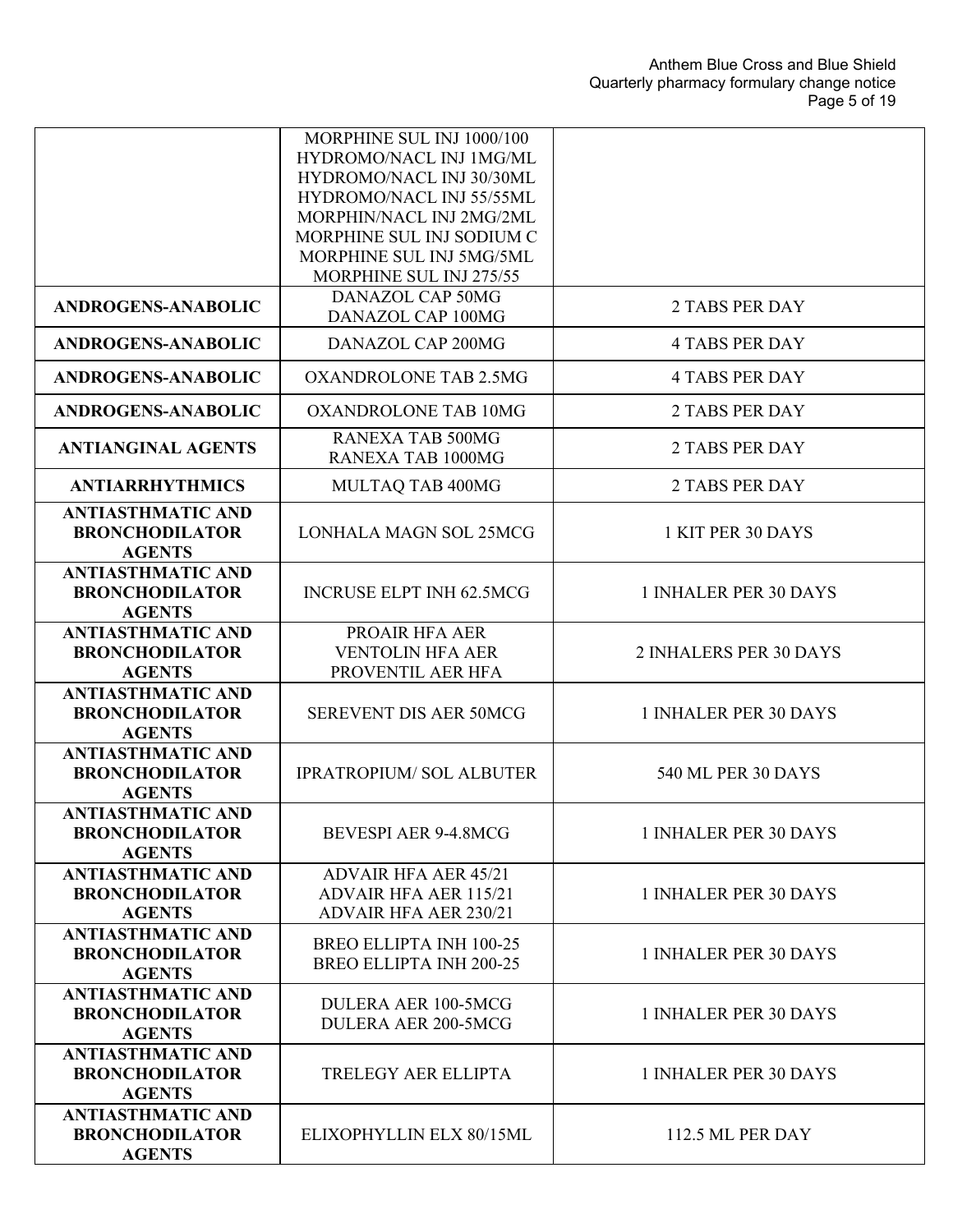| <b>ANTIASTHMATIC AND</b><br><b>BRONCHODILATOR</b><br><b>AGENTS</b> | THEOPHYLLINE TAB 100MG CR<br>THEOPHYLLINE TAB 200MG CR<br>THEOPHYLLINE TAB 300MG ER<br>THEOPHYLLINE TAB 300MG ER                                           | <b>2 CAPS PER DAY</b>              |
|--------------------------------------------------------------------|------------------------------------------------------------------------------------------------------------------------------------------------------------|------------------------------------|
| <b>ANTIASTHMATIC AND</b><br><b>BRONCHODILATOR</b><br><b>AGENTS</b> | THEOPHYLLINE TAB 400MG ER<br>THEOPHYLLINE TAB 450MG ER<br>THEOPHYLLINE TAB 600MG ER                                                                        | <b>1 TAB PER DAY</b>               |
| <b>ANTIASTHMATIC AND</b><br><b>BRONCHODILATOR</b><br><b>AGENTS</b> | ARNUITY ELPT INH 100MCG                                                                                                                                    | 1 INHALER PER 30 DAYS              |
| <b>ANTIASTHMATIC AND</b><br><b>BRONCHODILATOR</b><br><b>AGENTS</b> | <b>ARNUITY ELPT INH 200MCG</b>                                                                                                                             | 1 INHALER POER 30 DAYS             |
| <b>ANTIASTHMATIC AND</b><br><b>BRONCHODILATOR</b><br><b>AGENTS</b> | FLOVENT DISK AER 100MCG                                                                                                                                    | 1 INHALER PER 30 DAYS              |
| <b>ANTIASTHMATIC AND</b><br><b>BRONCHODILATOR</b><br><b>AGENTS</b> | <b>FLOVENT DISK AER 250MCG</b>                                                                                                                             | <b>4 INHALERS PER 30 DAYS</b>      |
| <b>ANTIASTHMATIC AND</b><br><b>BRONCHODILATOR</b><br><b>AGENTS</b> | ZYFLO TAB 600MG<br>ZILEUTON ER TAB 600MG                                                                                                                   | <b>4 TABS PER DAY</b>              |
| <b>ANTIASTHMATIC AND</b><br><b>BRONCHODILATOR</b><br><b>AGENTS</b> | <b>SINGULAIR CHW 4MG</b><br><b>SINGULAIR CHW 5MG</b><br>SINGULAIR TAB 10MG                                                                                 | <b>1 TAB PER DAY</b>               |
| <b>ANTICOAGULANTS</b>                                              | PRADAXA 75 MG<br>PRADAXA 110 MG<br>PRADAXA 150 MG                                                                                                          | <b>2 CAPS PER DAY</b>              |
| <b>ANTICOAGULANTS</b>                                              | <b>SAVAYSA TAB 15MG</b><br><b>SAVAYSA TAB 30MG</b><br>SAVAYSA TAB 60MG                                                                                     | <b>1 TAB PER DAY</b>               |
| <b>ANTICOAGULANTS</b>                                              | XARELTO TAB 10MG<br>XARELTO TAB 20MG                                                                                                                       | 1 TAB PER DAY                      |
| <b>ANTICOAGULANTS</b>                                              | XARELTO TAB 15MG                                                                                                                                           | <b>UPDATE: 90 TABS PER 90 DAYS</b> |
| <b>ANTICOAGULANTS</b>                                              | XARELTO STAR TAB 15/20MG                                                                                                                                   | <b>1 PACK PER YEAR</b>             |
| <b>ANTICONVULSANTS</b>                                             | <b>FYCOMPA TAB 2MG</b><br><b>FYCOMPA TAB 4MG</b><br><b>FYCOMPA TAB 6MG</b><br><b>FYCOMPA TAB 8MG</b><br><b>FYCOMPA TAB 10MG</b><br><b>FYCOMPA TAB 12MG</b> | 1 TAB PER DAY                      |
| <b>ANTICONVULSANTS</b>                                             | FYCOMPA SUS 0.5MG/ML                                                                                                                                       | 24 ML PER DAY                      |
| <b>ANTICONVULSANTS</b>                                             | <b>BRIVIACT TAB 75MG</b><br><b>BRIVIACT TAB 100MG</b>                                                                                                      | <b>2 TABS PER DAY</b>              |
| <b>ANTICONVULSANTS</b>                                             | <b>BRIVIACT SOL 10MG/ML</b>                                                                                                                                | 20 ML PER DAY                      |
| <b>ANTIDIABETICS-</b><br><b>INJECTABLE AGENTS</b>                  | SYMLINPEN 60 INJ 1000MCG                                                                                                                                   | 2 BOXES PER 30 DAYS                |
| <b>ANTIDIABETICS- ORAL</b><br><b>AGENTS</b>                        | CHLORPROPAM TAB 100MG                                                                                                                                      | <b>7 TABS PER DAY</b>              |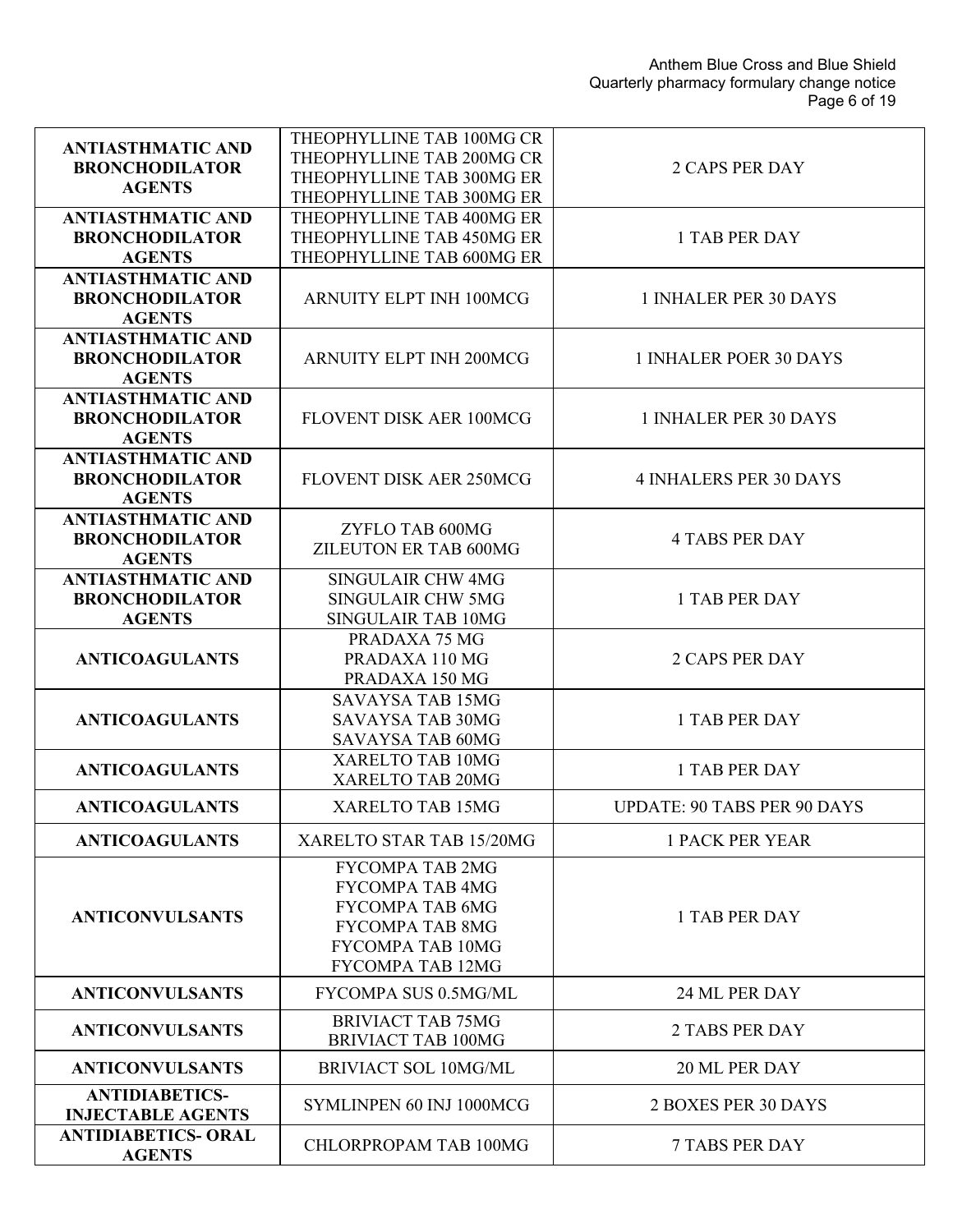| <b>ANTIDIABETICS- ORAL</b><br><b>AGENTS</b> | <b>CHLORPROPAM TAB 250MG</b>                                       | <b>3 TABS PER DAY</b>  |
|---------------------------------------------|--------------------------------------------------------------------|------------------------|
| <b>ANTIDIABETICS- ORAL</b><br><b>AGENTS</b> | <b>AMARYL TAB 1MG</b>                                              | <b>8 TABS PER DAY</b>  |
| <b>ANTIDIABETICS- ORAL</b><br><b>AGENTS</b> | <b>AMARYL TAB 2MG</b>                                              | <b>4 TABS PER DAY</b>  |
| <b>ANTIDIABETICS- ORAL</b><br><b>AGENTS</b> | <b>AMARYL TAB 4MG</b>                                              | <b>2 TABS PER DAY</b>  |
| <b>ANTIDIABETICS- ORAL</b><br><b>AGENTS</b> | <b>GLIPIZIDE TAB 5MG</b><br><b>GLIPIZIDE ER TAB 2.5MG</b>          | <b>8 TABS PER DAY</b>  |
| <b>ANTIDIABETICS- ORAL</b><br><b>AGENTS</b> | <b>GLIPIZIDE ER TAB 5MG</b><br><b>GLIPIZIDE TAB 10MG</b>           | <b>4 TABS PER DAY</b>  |
| <b>ANTIDIABETICS- ORAL</b><br><b>AGENTS</b> | <b>GLIPIZIDE ER TAB 10MG</b>                                       | <b>2 TABS PER DAY</b>  |
| <b>ANTIDIABETICS- ORAL</b><br><b>AGENTS</b> | <b>GLYBURIDE TAB 1.25MG</b>                                        | <b>16 TABS PER DAY</b> |
| <b>ANTIDIABETICS- ORAL</b><br><b>AGENTS</b> | <b>GLYBURIDE TAB 2.5MG</b>                                         | <b>8 TABS PER DAY</b>  |
| <b>ANTIDIABETICS- ORAL</b><br><b>AGENTS</b> | <b>GLYBURIDE TAB 5MG</b>                                           | <b>4 TABS PER DAY</b>  |
| <b>ANTIDIABETICS- ORAL</b><br><b>AGENTS</b> | <b>GLYNASE TAB 1.5MG</b>                                           | <b>8 TABS PER DAY</b>  |
| <b>ANTIDIABETICS- ORAL</b><br><b>AGENTS</b> | <b>GLYNASE TAB 3MG</b>                                             | <b>4 TABS PER DAY</b>  |
| <b>ANTIDIABETICS- ORAL</b><br><b>AGENTS</b> | <b>GLYNASE TAB 6MG</b>                                             | <b>2 TABS PER DAY</b>  |
| <b>ANTIDIABETICS- ORAL</b><br><b>AGENTS</b> | <b>TOLAZAMIDE TAB 250MG</b>                                        | <b>4 TABS PER DAY</b>  |
| <b>ANTIDIABETICS- ORAL</b><br><b>AGENTS</b> | <b>TOLAZAMIDE TAB 500MG</b>                                        | <b>2 TABS PER DAY</b>  |
| <b>ANTIDIABETICS- ORAL</b><br><b>AGENTS</b> | TOLBUTAMIDE TAB 500MG                                              | <b>6 TABS PER DAY</b>  |
| <b>ANTIDIABETICS- ORAL</b><br><b>AGENTS</b> | <b>GLUCOPHAGE TAB 500MG</b>                                        | <b>5 TABS PER DAY</b>  |
| <b>ANTIDIABETICS- ORAL</b><br><b>AGENTS</b> | <b>GLUCOPHAGE TAB 850MG</b>                                        | <b>3 TABS PER DAY</b>  |
| <b>ANTIDIABETICS- ORAL</b><br><b>AGENTS</b> | GLUCOPHAGE TAB 1000MG                                              | <b>2 TABS PER DAY</b>  |
| <b>ANTIDIABETICS- ORAL</b><br><b>AGENTS</b> | <b>RIOMET SOL</b>                                                  | 2 BOTTLES PER 30 DAYS  |
| <b>ANTIDIABETICS- ORAL</b><br><b>AGENTS</b> | <b>GLUCOPHAGE TAB 500MG XR</b><br><b>GLUMETZA TAB 500MG</b>        | <b>4 TABS PER DAY</b>  |
| <b>ANTIDIABETICS- ORAL</b><br><b>AGENTS</b> | <b>GLUCOPHAGE TAB 750MG XR</b>                                     | <b>2 TABS PER DAY</b>  |
| <b>ANTIDIABETICS- ORAL</b><br><b>AGENTS</b> | FORTAMET TAB 1000MG<br><b>GLUMETZA TAB 1000MG</b>                  | <b>2 TABS PER DAY</b>  |
| <b>ANTIDIABETICS- ORAL</b><br><b>AGENTS</b> | REPAGLINIDE 0.5 MG<br><b>REPAGLINIDE 1 MG</b>                      | <b>4 TABS PER DAY</b>  |
| <b>ANTIDIABETICS- ORAL</b><br><b>AGENTS</b> | <b>REPAGLINIDE 2 MG</b>                                            | <b>8 TABS PER DAY</b>  |
| <b>ANTIDIABETICS- ORAL</b><br><b>AGENTS</b> | <b>BAQSIMI ONE POW 3MG/DOSE</b><br><b>BAQSIMI TWO POW 3MG/DOSE</b> | 1 PACK IN 30 DAYS      |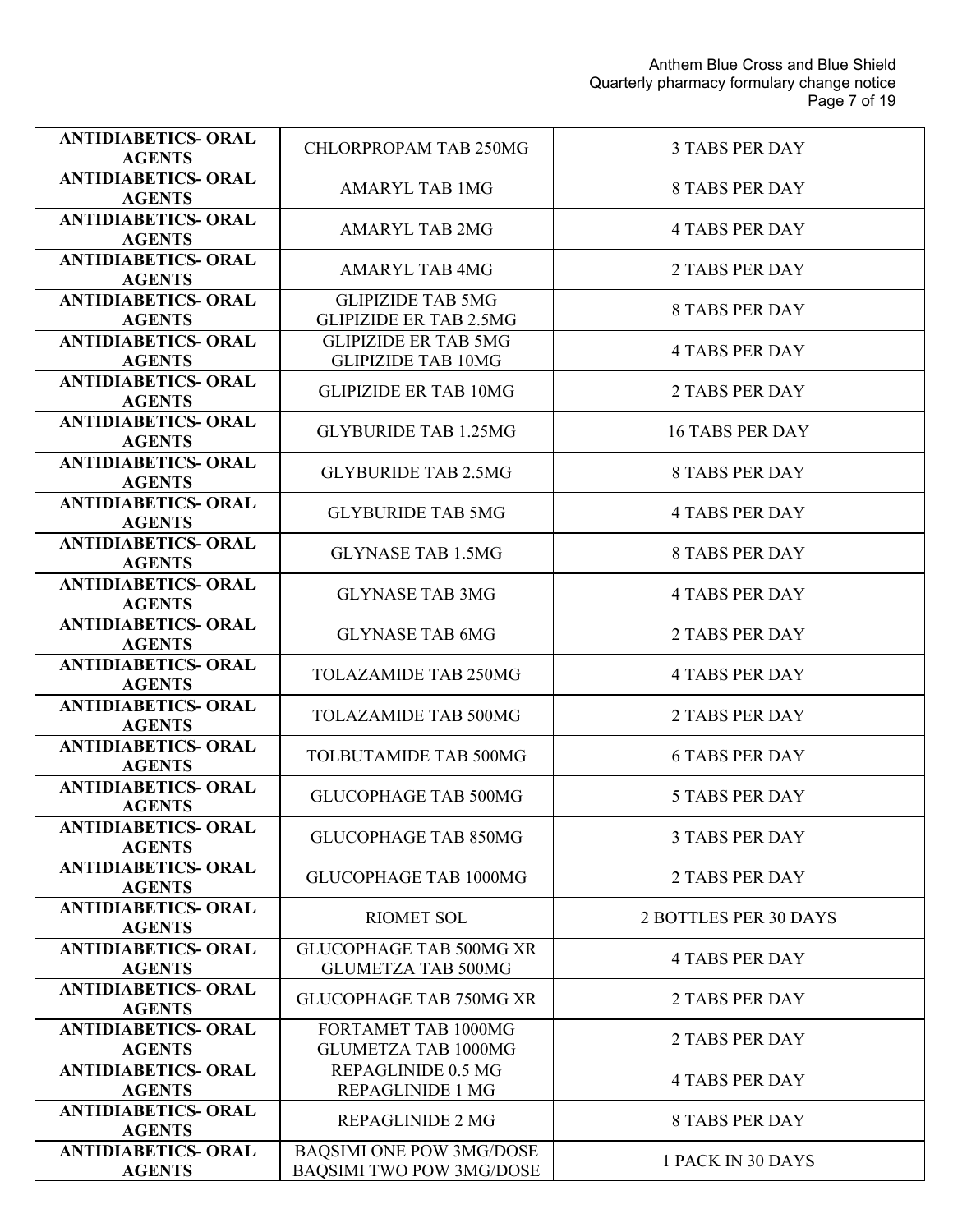| <b>ANTIDIABETICS- ORAL</b><br><b>AGENTS</b> | KORLYM TAB 300MG                                                                                                                                       | <b>4 TABS PER DAY</b>        |
|---------------------------------------------|--------------------------------------------------------------------------------------------------------------------------------------------------------|------------------------------|
| <b>ANTIDIABETICS- ORAL</b><br><b>AGENTS</b> | PRECOSE TAB 100MG                                                                                                                                      | <b>3 TABS PER DAY</b>        |
| <b>ANTIDIABETICS- ORAL</b><br><b>AGENTS</b> | <b>GLYSET TAB 25MG</b><br><b>GLYSET TAB 50MG</b><br><b>GLYSET TAB 100MG</b>                                                                            | <b>3 TABS PER DAY</b>        |
| <b>ANTIDIABETICS- ORAL</b><br><b>AGENTS</b> | NESINA TAB 6.25MG<br>NESINA TAB 12.5MG<br><b>NESINA TAB 25MG</b>                                                                                       | 1 TAB PER DAY                |
| <b>ANTIDIABETICS- ORAL</b><br><b>AGENTS</b> | <b>TRADJENTA TAB 5MG</b>                                                                                                                               | 1 TAB PER DAY                |
| <b>ANTIDIABETICS- ORAL</b><br><b>AGENTS</b> | <b>CYCLOSET TAB 0.8MG</b>                                                                                                                              | <b>6 TABS PER DAY</b>        |
| <b>ANTIDIABETICS- ORAL</b><br><b>AGENTS</b> | KAZANO 12.5- TAB 500MG<br>KAZANO 12.5- TAB 1000MG                                                                                                      | <b>2 TABS PER DAY</b>        |
| <b>ANTIDIABETICS- ORAL</b><br><b>AGENTS</b> | <b>JENTADUETO TAB 2.5-500</b><br><b>JENTADUETO TAB 2.5-850</b><br><b>JENTADUETO TAB 2.5-1000</b>                                                       | <b>2 TABS PER DAY</b>        |
| <b>ANTIDIABETICS- ORAL</b><br><b>AGENTS</b> | JANUMET XR TAB 50-500MG<br>JANUMET XR TAB 50-1000                                                                                                      | 2 TABS PER DAY               |
| <b>ANTIDIABETICS- ORAL</b><br><b>AGENTS</b> | JANUMET XR TAB 100-1000                                                                                                                                | <b>1 TAB PER DAY</b>         |
| <b>ANTIDIABETICS- ORAL</b><br><b>AGENTS</b> | <b>OSENI TAB 12.5-15</b><br><b>OSENI TAB 12.5-30</b><br><b>OSENI TAB 12.5-45</b><br>OSENI TAB 25-15MG<br>OSENI TAB 25-30MG<br><b>OSENI TAB 25-45MG</b> | 1 TAB PER DAY                |
| <b>ANTIDIABETICS- ORAL</b><br><b>AGENTS</b> | REPAGLINIDE TAB 1-500MG<br>REPAGLINIDE TAB 2-500MG                                                                                                     | <b>5 TABS PER DAY</b>        |
| <b>ANTIDIABETICS- ORAL</b><br><b>AGENTS</b> | GLIP/METFORM TAB 2.5-250M                                                                                                                              | <b>8 TABS PER DAY</b>        |
| <b>ANTIDIABETICS- ORAL</b><br><b>AGENTS</b> | GLIP/METFORM TAB 2.5-500M<br>GLIP/METFORM TAB 5-500MG                                                                                                  | <b>4 TABS PER DAY</b>        |
| <b>ANTIDIABETICS- ORAL</b><br><b>AGENTS</b> | GLYB/METFORM TAB 1.25-250                                                                                                                              | <b>8 TABS PER DAY</b>        |
| <b>ANTIDIABETICS- ORAL</b><br><b>AGENTS</b> | <b>GLYB/METFORM TAB 2.5-500</b><br><b>GLYB/METFORM TAB 5-500MG</b>                                                                                     | <b>4 TABS PER DAY</b>        |
| <b>ANTIDIABETICS- ORAL</b><br><b>AGENTS</b> | RIOMET ER SUS 500/5ML                                                                                                                                  | 2 BOTTLES PER 30 DAYS        |
| <b>ANTIDIARRHEAL AGENTS</b>                 | LOPERAMIDE SOL 1/7.5ML<br>LOPERAMIDE SOL 2MG/15ML                                                                                                      | 120 ML PER DAY               |
| <b>ANTIPSORIATICS</b>                       | <b>COSENTYX INJECTION</b><br>75MG/0.5 PF SYRINGE                                                                                                       | <b>1 SYRINGE PER 28 DAYS</b> |
| <b>ANTIPSORIATICS</b>                       | <b>SKYRIZI PEN INJECTION</b><br>150MG/ML                                                                                                               | 1 PEN PER 84 DAYS            |
| <b>ANTIFUNGALS</b>                          | <b>SPORANOX CAP PULSEPAK</b>                                                                                                                           | 126 CAPS PER 30 DAYS         |
| <b>ANTIFUNGALS</b>                          | VFEND 200 MG TAB                                                                                                                                       | <b>2 TABLETS PER DAY</b>     |
| <b>ANTIFUNGALS</b>                          | VFEND 40 MG/ML ORAL<br><b>SUSPENSION</b>                                                                                                               | 10 ML PER DAY                |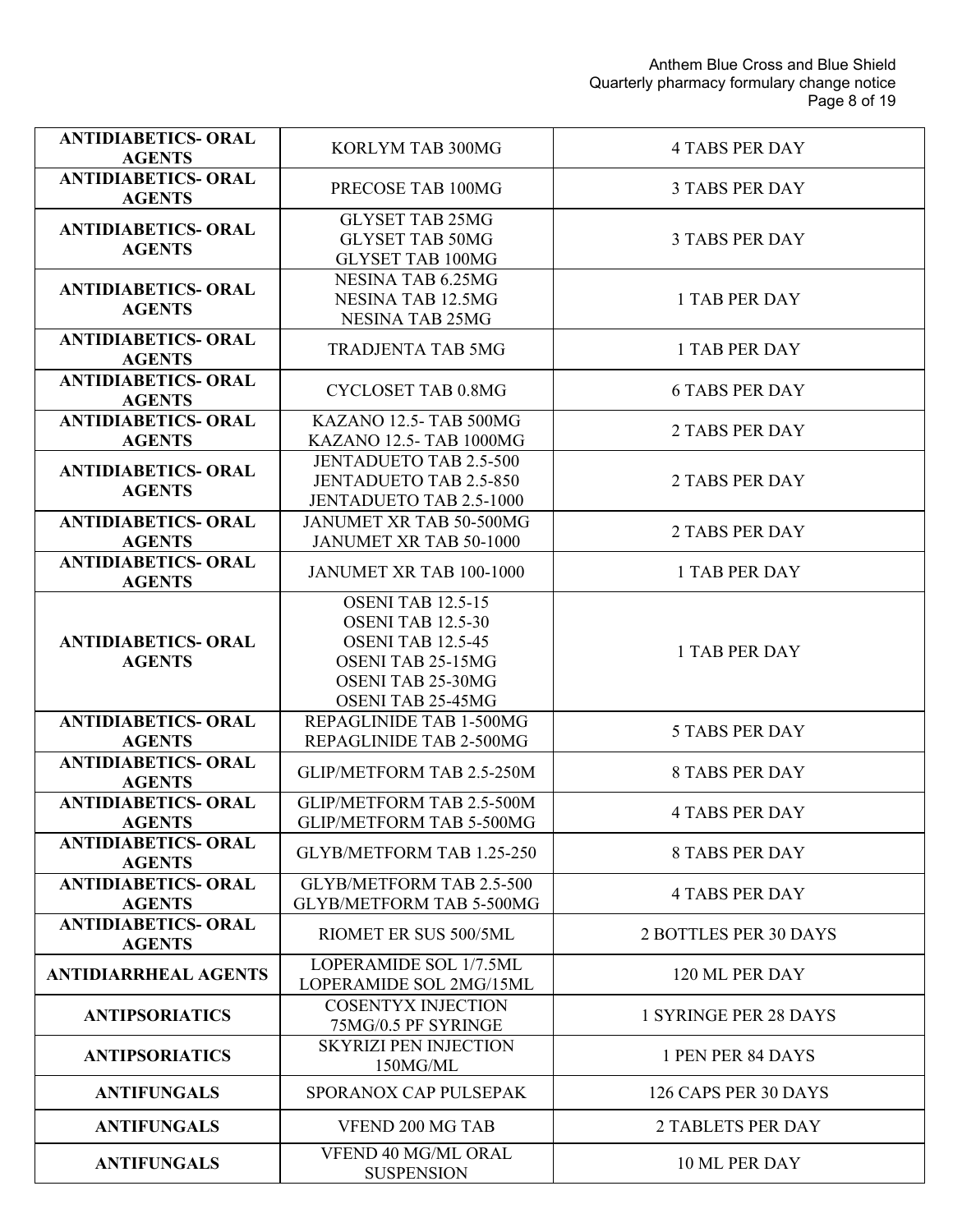| <b>ANTIHISTAMINES</b>      | BENADRYL ALG TAB 25MG                                                                     | <b>4 PER DAY</b>         |
|----------------------------|-------------------------------------------------------------------------------------------|--------------------------|
| <b>ANTIHISTAMINES</b>      | <b>CLEMASTINE SYP 0.5/5ML</b>                                                             | 60 ML PER DAY            |
| <b>ANTIHISTAMINES</b>      | ZYRTEC ALLGY CAP 10MG                                                                     | 1 PER DAY                |
| <b>ANTIHISTAMINES</b>      | ZYRTEC CHILD TAB 10MG                                                                     | 1 PER DAY                |
| <b>ANTIHISTAMINES</b>      | ALLEGRA ALRG TAB 30MG                                                                     | <b>2 TABS PER DAY</b>    |
| <b>ANTIHISTAMINES</b>      | ALLEGRA ODT 30 MG                                                                         | <b>2 TABS PER DAY</b>    |
| <b>ANTIHISTAMINES</b>      | <b>XYZAL TAB 5MG</b>                                                                      | 1 TAB PER DAY            |
| <b>ANTIHISTAMINES</b>      | <b>CLARITIN CAP 10MG</b>                                                                  | 1 PER DAY                |
| <b>ANTIHISTAMINES</b>      | <b>LORATADINE CHW 5MG</b>                                                                 | 1 PER DAY                |
| <b>ANTIHYPERLIPIDEMICS</b> | <b>OUESTRAN POW 4GM</b><br><b>QUESTRAN POW 4GM LITE</b>                                   | 24 G PER DAY             |
| <b>ANTIHYPERLIPIDEMICS</b> | PREVALITE POW 4GM PK                                                                      | 24 G PER DAY             |
| <b>ANTIHYPERLIPIDEMICS</b> | WELCHOL TAB 625MG                                                                         | <b>6 TABS PER DAY</b>    |
| <b>ANTIHYPERLIPIDEMICS</b> | WELCHOL PAK 3.75GM                                                                        | <b>1 PACKET PER DAY</b>  |
| <b>ANTIHYPERLIPIDEMICS</b> | <b>COLESTID TAB 1GM</b>                                                                   | <b>16 TABS PER DAY</b>   |
| <b>ANTIHYPERLIPIDEMICS</b> | <b>COLESTID GRA 5GM</b><br><b>COLESTID POW 5GM</b>                                        | 30 G PER DAY             |
| <b>ANTIHYPERLIPIDEMICS</b> | <b>ANTARA CAP 30MG</b><br><b>ANTARA CAP 90MG</b>                                          | <b>1 CAP PER DAY</b>     |
| <b>ANTIHYPERLIPIDEMICS</b> | LOPID TAB 600MG                                                                           | <b>2 TABS PER DAY</b>    |
| <b>ANTIHYPERLIPIDEMICS</b> | <b>LIVALO TAB 1MG</b><br><b>LIVALO TAB 2MG</b><br>LIVALO TAB 4MG                          | <b>1 TAB PER DAY</b>     |
| <b>ANTIHYPERLIPIDEMICS</b> | NIASPAN TAB 750MG ER<br>NIASPAN TAB 1000 ER                                               | <b>2 TABS PER DAY</b>    |
| <b>ANTIHYPERTENSIVES</b>   | MOEXIPRIL TAB 7.5MG                                                                       | <b>2 TABS PER DAY</b>    |
| <b>ANTIHYPERTENSIVES</b>   | <b>MOEXIPRIL TAB 15MG</b>                                                                 | <b>4 TABS PER DAY</b>    |
| <b>ANTIHYPERTENSIVES</b>   | <b>TRANDOLAPRIL TAB 1MG</b><br><b>TRANDOLAPRIL TAB 2MG</b><br><b>TRANDOLAPRIL TAB 4MG</b> | 2 PER DAY                |
| <b>ANTIHYPERTENSIVES</b>   | <b>BENICAR TAB 5MG</b>                                                                    | <b>2 TABS PER DAY</b>    |
| <b>ANTIHYPERTENSIVES</b>   | <b>CORZIDE TAB 40-5MG</b><br><b>CORZIDE TAB 80-5MG</b>                                    | <b>1 TAB PER DAY</b>     |
| <b>ANTIHYPERTENSIVES</b>   | CLONIDINE 0.1 MG, 0.2 MG, 0.3<br>MG                                                       | <b>4 TABLETS PER DAY</b> |
| <b>ANTIHYPERTENSIVES</b>   | METHYLDOPA 250 MG                                                                         | <b>4 TABLETS PER DAY</b> |
| <b>ANTIHYPERTENSIVES</b>   | METHYLDOPA 500 MG                                                                         | <b>6 TABLETS PER DAY</b> |
| <b>ANTIHYPERTENSIVES</b>   | METHYLDOPA/HYDROCHLORO<br>THIAZIDE 250 MG/15 MG                                           | <b>3 TABLETS PER DAY</b> |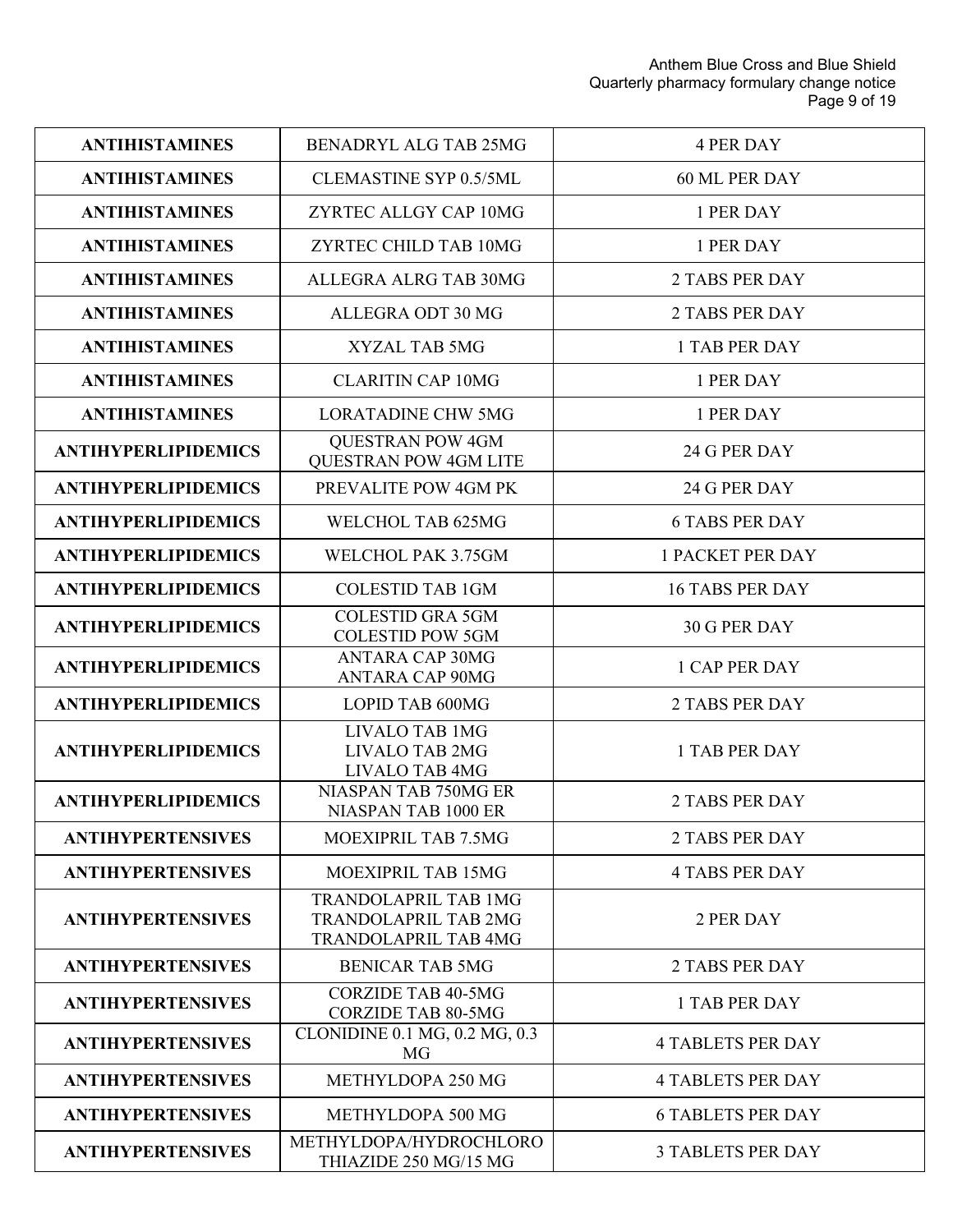| <b>ANTIHYPERTENSIVES</b>                | METHYLDOPA/HYDROCHLORO                                                                                                                                                                            | <b>2 TABLETS PER DAY</b>                                                                                                                                                       |
|-----------------------------------------|---------------------------------------------------------------------------------------------------------------------------------------------------------------------------------------------------|--------------------------------------------------------------------------------------------------------------------------------------------------------------------------------|
|                                         | THIAZIDE 250 MG/25 MG<br><b>ZIAC</b>                                                                                                                                                              |                                                                                                                                                                                |
| <b>ANTIHYPERTENSIVES</b>                | (BISOPROLOL/HYDROCHLORO<br>THIAZIDE) 2.5 MG/6.25 MG, 5<br>MG/6.25 MG, 10 MG/6.25 MG                                                                                                               | <b>2 TABLETS PER DAY</b>                                                                                                                                                       |
| <b>ANTIHYPERTENSIVES</b>                | NYMALIZE (NIMODIPINE ORAL<br>SOLUTION) 60 MG/10 ML<br>PREFILLED ORAL SYRINGE, 30<br>MG/5 ML PREFILLED ORAL<br><b>SYRINGE</b>                                                                      | <b>6 PREFILLED SYRINGES PER DAY</b>                                                                                                                                            |
| <b>ANTIHYPERTENSIVES</b>                | NYMALIZE (NIMODIPINE ORAL<br>SOLUTION) 6 MG/ML                                                                                                                                                    | 60 ML PER DAY                                                                                                                                                                  |
| <b>ANTIHYPERTENSIVES</b>                | <b>ALDACTAZIDE</b><br>(SPIRONOLACTONE/HYDROCH<br>LOROTHIAZIDE) 50 MG/50 MG                                                                                                                        | <b>4 TABLETS PER DAY</b>                                                                                                                                                       |
| <b>ANTIHYPERTENSIVES</b>                | <b>ALDACTONE</b><br>(SPIRONOLACTONE) 100 MG                                                                                                                                                       | <b>4 TABLETS PER DAY</b>                                                                                                                                                       |
| <b>ANTI-INFECTIVE AGENTS -</b><br>MISC. | <b>CEFTRIAXONE INJECTION</b>                                                                                                                                                                      | 500 MG, 1 G, 2 G: 60 VIALS/BAGS PER 30<br><b>DAYS</b><br>10 G, 100 G INJECTION: 1 VIAL/BAG PER 30<br><b>DAYS</b>                                                               |
| <b>ANTI-INFECTIVE AGENTS -</b><br>MISC. | <b>CAYSTON INH 75MG</b>                                                                                                                                                                           | <b>84 VIALS PER 28 DAYS</b>                                                                                                                                                    |
| <b>ANTI-INFECTIVE AGENTS -</b><br>MISC. | <b>CLEOCIN CAPSULES</b>                                                                                                                                                                           | 75 MG CAPS: 4 PER DAY<br>150 MG CAPS: 12 PER DAY<br>300 MG CAPS: 8 PER DAY                                                                                                     |
| <b>ANTI-INFECTIVE AGENTS -</b><br>MISC. | CLEOCIN PHOS INJ 300/2ML<br>CLEOCIN PHOS INJ 600/4ML<br>CLEOCIN PHOS INJ 900/6ML<br>CLEOCIN PHOS INJ 9GM/60ML<br>CLEOCIN PHOS INJ 300/2ML<br>CLEOCIN PHOS INJ 600/4ML<br>CLEOCIN PHOS INJ 900/6ML | 20 ML PER DAY                                                                                                                                                                  |
| <b>ANTI-INFECTIVE AGENTS -</b><br>MISC. | VANCOMYCIN INJECTION                                                                                                                                                                              | 250 MG INJECTION: 4 VIALS PER DAY<br>500 MG, 750 MG, 1 G, 1.25 G, 1.5 G: 2<br><b>VIALS/BAGS PER DAY</b><br>1.75 G, 2 G: 2 BAGS PER DAY<br>5 G, 10 G, 100 G: 1 VIAL PER 30 DAYS |
| <b>ANTI-INFECTIVE AGENTS -</b><br>MISC. | FURADANTIN SUS 25MG/5ML                                                                                                                                                                           | 80 ML PER DAY                                                                                                                                                                  |
| <b>ANTI-INFECTIVE AGENTS -</b><br>MISC. | <b>MACRODANTIN CAP 25MG</b><br><b>MACRODANTIN CAP 50MG</b><br>MACRODANTIN CAP 100MG                                                                                                               | <b>4 CAPS PER DAY</b>                                                                                                                                                          |
| <b>ANTI-INFECTIVE AGENTS -</b><br>MISC. | <b>MACROBID CAP 100MG</b>                                                                                                                                                                         | 14 CAPS PER FILL; 1 FILL PER 30 DAYS                                                                                                                                           |
| <b>ANTINEOPLASTICS</b><br><b>AGENTS</b> | <b>CASODEX TAB 50MG</b>                                                                                                                                                                           | <b>1 TAB PER DAY</b>                                                                                                                                                           |
| <b>ANTINEOPLASTICS</b><br><b>AGENTS</b> | ZYKADIA TAB 150MG                                                                                                                                                                                 | <b>3 PER DAY</b>                                                                                                                                                               |
| <b>ANTINEOPLASTICS</b><br><b>AGENTS</b> | <b>ICLUSIG TAB 30MG</b>                                                                                                                                                                           | <b>1 TABLET PER DAY</b>                                                                                                                                                        |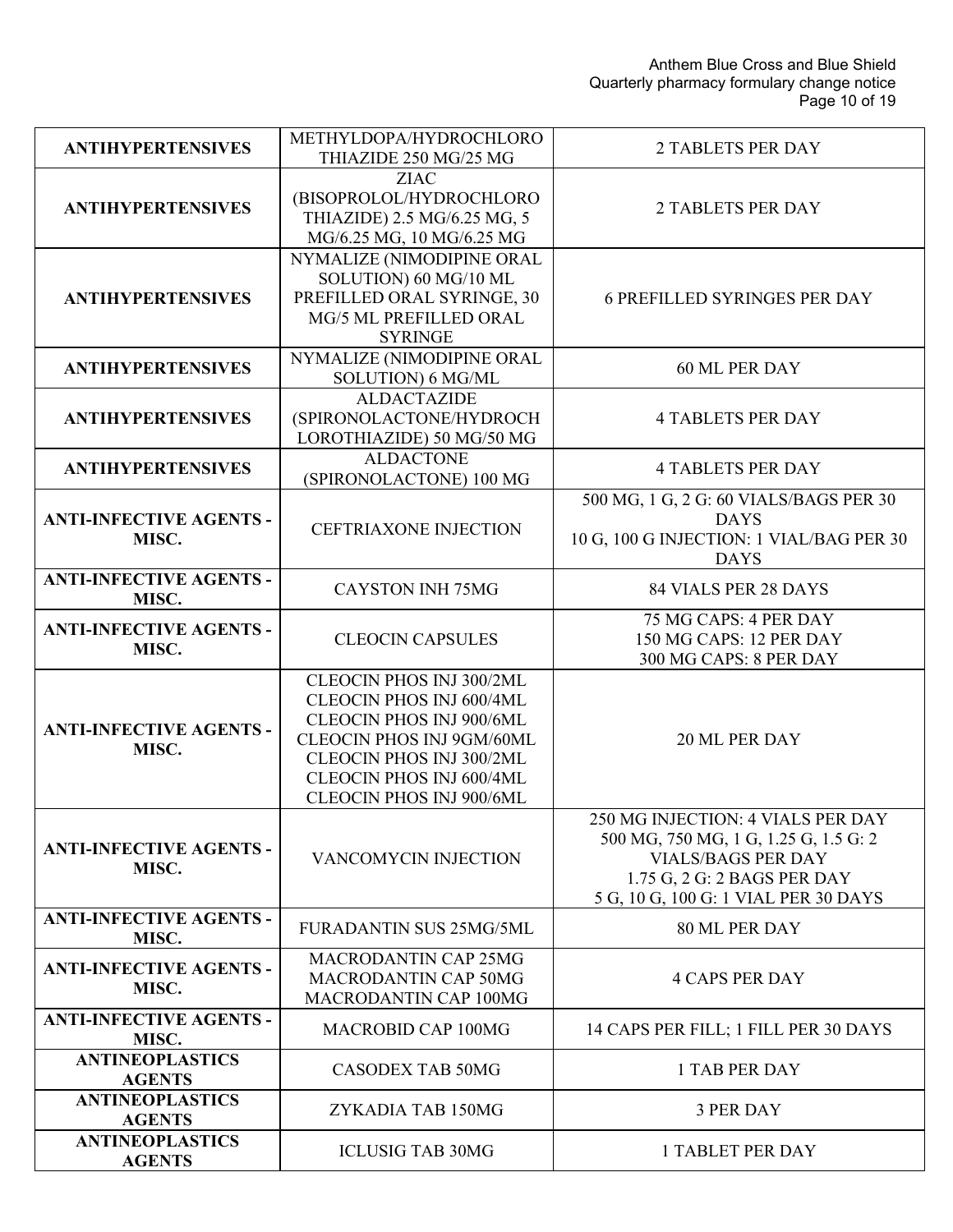Anthem Blue Cross and Blue Shield Quarterly pharmacy formulary change notice Page 11 of 19

| <b>ANTINEOPLASTICS</b><br><b>AGENTS</b>                          | ZEJULA CAP 100MG                                                                                                                                                        | <b>3 TABS PER DAY</b>             |
|------------------------------------------------------------------|-------------------------------------------------------------------------------------------------------------------------------------------------------------------------|-----------------------------------|
| <b>ANTINEOPLASTICS</b><br><b>AGENTS</b>                          | PHESGO 1200-600-30000                                                                                                                                                   | 1 VIAL PER 42 DAYS                |
| <b>ANTINEOPLASTICS</b><br><b>AGENTS</b>                          | PHESGO 600-600-20000                                                                                                                                                    | 1 VIAL PER 21 DAYS                |
| <b>ANTINEOPLASTICS</b><br><b>AGENTS</b>                          | XPOVIO PAK 40MG<br>XPOVIO PAK 60MG<br>XPOVIO PAK 80MG<br>XPOVIO PAK 100MG                                                                                               | 1 CARTON/28 DAYS OR 1 PACK/7 DAYS |
| <b>ANTINEOPLASTICS</b><br><b>AGENTS</b>                          | KISQALI 200 PAK FEMARA<br>KISQALI 400 PAK FEMARA<br>KISQALI 600 PAK FEMARA                                                                                              | <b>1 CARTON PER 28 DAYS</b>       |
| <b>ANTINEOPLASTICS</b><br><b>AGENTS</b>                          | LUPR DEP-PED INJ 3M 30MG                                                                                                                                                | 1 KIT PER 12 WEEKS                |
| <b>ANTINEOPLASTICS</b><br><b>AGENTS</b>                          | XTANDI 40 MG                                                                                                                                                            | <b>3 PER DAY 4 PER DAY</b>        |
| <b>ANTINEOPLASTICS</b><br><b>AGENTS</b>                          | XTANDI 80 MG                                                                                                                                                            | <b>2 TABLETS PER DAY</b>          |
| <b>ANTIPARKINSON AGENTS</b>                                      | <b>TASMAR TAB 100MG</b>                                                                                                                                                 | <b>6 TABS PER DAY</b>             |
| <b>ANTIPARKINSON AGENTS</b>                                      | <b>COMTAN TAB 200MG</b>                                                                                                                                                 | <b>8 TABS PER DAY</b>             |
| <b>ANTIPARKINSON AGENTS</b>                                      | <b>AMANTADINE TAB 100MG</b>                                                                                                                                             | <b>4 TABS/CAPS PER DAY</b>        |
| <b>ANTIPARKINSON AGENTS</b>                                      | MIRAPEX ER TAB 0.375MG<br>MIRAPEX ER TAB 0.75MG<br>MIRAPEX ER TAB 1.5MG<br>MIRAPEX ER TAB 2.25MG<br>MIRAPEX ER TAB 3MG<br>MIRAPEX ER TAB 3.75MG<br>MIRAPEX ER TAB 4.5MG | <b>1 TAB PER DAY</b>              |
| <b>ANTIPARKINSON AGENTS</b>                                      | <b>RYTARY CAP 95MG</b>                                                                                                                                                  | <b>12 CAPS PER DAY</b>            |
| <b>ANTIPARKINSON AGENTS</b>                                      | <b>RYTARY CAP 145MG</b>                                                                                                                                                 | <b>9 CAPS PER DAY</b>             |
| <b>ANTIPARKINSON AGENTS</b>                                      | <b>RYTARY CAP 195MG</b>                                                                                                                                                 | <b>12 CAPS PER DAY</b>            |
| <b>ANTIPARKINSON AGENTS</b>                                      | <b>RYTARY CAP 245MG</b>                                                                                                                                                 | <b>10 CAPS PER DAY</b>            |
| <b>ANTIPARKINSON AGENTS</b>                                      | <b>AZILECT TAB 0.5MG</b>                                                                                                                                                | <b>2 TABS PER DAY</b>             |
| <b>ANTIPARKINSON AGENTS</b>                                      | <b>AZILECT TAB 1MG</b>                                                                                                                                                  | 1 TAB PER DAY                     |
| <b>ANTIPARKINSON AGENTS</b>                                      | XADAGO TAB 50MG                                                                                                                                                         | <b>2 TABS PER DAY</b>             |
| <b>ANTIPARKINSON AGENTS</b>                                      | XADAGO TAB 100MG                                                                                                                                                        | 1 TAB PER DAY                     |
| <b>ANTIPARKINSON AGENTS</b>                                      | ZELAPAR TAB 1.25MG                                                                                                                                                      | <b>2 TABS PER DAY</b>             |
| <b>ANTIPARKINSON AGENTS</b>                                      | APOKYN INJ 10MG/ML                                                                                                                                                      | 2 ML PER DAY                      |
| <b>ANTI-TNF-ALPHA-</b><br><b>MONOCLONAL</b><br><b>ANTIBODIES</b> | HUMIRA (ADALIMUMAB) 80<br>MG/0.8 ML PREFILLED PEN∞                                                                                                                      | 2 PENS PER 28 DAYS                |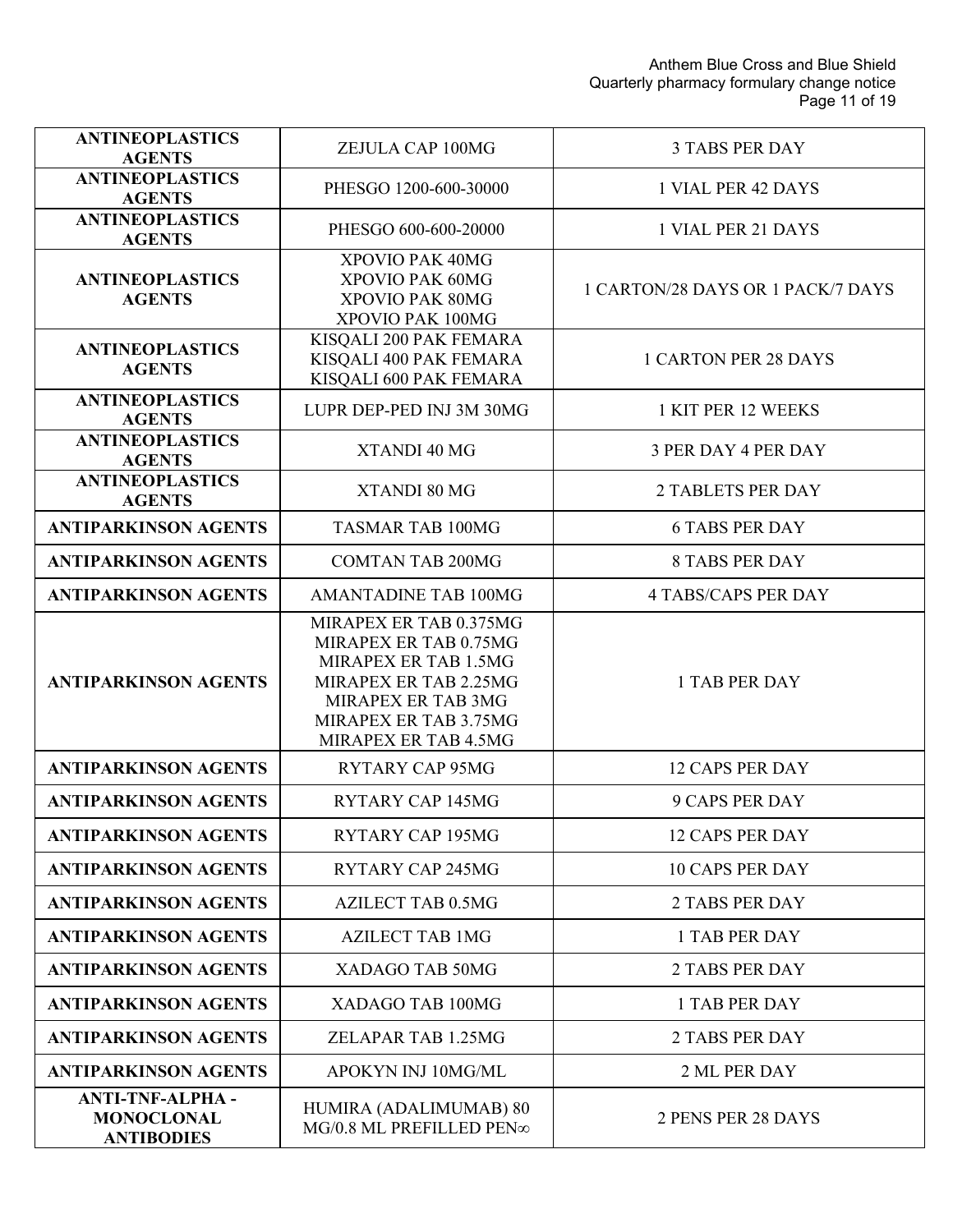| <b>ANTI-TNF-ALPHA-</b><br><b>MONOCLONAL</b><br><b>ANTIBODIES</b> | HUMIRA (ADALIMUMAB)<br>PEDIATRIC ULCERATIVE<br><b>COLITIS STARTER PACK 80</b><br>MG/0.8 ML PREFILLED<br><b>SYRINGE</b> | 1 PACK (28 DAY SUPPLY, ONE TIME FILL) |
|------------------------------------------------------------------|------------------------------------------------------------------------------------------------------------------------|---------------------------------------|
| <b>ANTIVIRALS-HEPATITIS B</b>                                    | ADEFOV DIPIV TAB 10MG                                                                                                  | <b>1 TAB PER DAY</b>                  |
| <b>ANTIVIRALS-HEPATITIS B</b>                                    | <b>BARACLUDE SOL</b>                                                                                                   | 20 ML PER DAY                         |
| <b>BETA BLOCKERS</b>                                             | <b>BETAPACE TAB 80MG</b>                                                                                               | <b>3 TABS PER DAY</b>                 |
| <b>BETA BLOCKERS</b>                                             | <b>BETAPACE TAB 120MG</b>                                                                                              | <b>3 TABS PER DAY</b>                 |
| <b>BETA BLOCKERS</b>                                             | <b>BETAPACE TAB 160MG</b>                                                                                              | <b>4 TABS PER DAY</b>                 |
| <b>BETA BLOCKERS</b>                                             | <b>SORINE TAB 240MG</b>                                                                                                | <b>2 TABS PER DAY</b>                 |
| <b>BETA BLOCKERS</b>                                             | <b>TOPROL XL TAB 25MG</b>                                                                                              | <b>2 TABS PER DAY</b>                 |
| <b>BETA BLOCKERS</b>                                             | <b>TOPROL XL TAB 50MG</b>                                                                                              | 1 TAB PER DAY                         |
| <b>BETA BLOCKERS</b>                                             | TOPROL XL TAB 100MG                                                                                                    | 1 TAB PER DAY                         |
| <b>BETA BLOCKERS</b>                                             | <b>TOPROL XL TAB 200MG</b>                                                                                             | <b>2 TABS PER DAY</b>                 |
| <b>BETA BLOCKERS</b>                                             | METOPROL TAR TAB 25MG<br>METOPROLOL TAB 37.5MG<br>METOPROLOL TAB 75MG                                                  | <b>2 TABS PER DAY</b>                 |
| <b>BETA BLOCKERS</b>                                             | <b>ACEBUTOLOL 200 MG</b>                                                                                               | <b>6 CAPSULES PER DAY</b>             |
| <b>BETA BLOCKERS</b>                                             | <b>ACEBUTOLOL 400 MG</b>                                                                                               | <b>3 CAPSULES PER DAY</b>             |
| <b>BETA BLOCKERS</b>                                             | <b>BETAXOLOL 10 MG</b>                                                                                                 | <b>1 TABLET PER DAY</b>               |
| <b>BETA BLOCKERS</b>                                             | <b>BETAXOLOL 20 MG</b>                                                                                                 | <b>2 TABLETS PER DAY</b>              |
| <b>BETA BLOCKERS</b>                                             | <b>BISOPROLOL 5 MG</b>                                                                                                 | <b>1 TABLET PER DAY</b>               |
| <b>BETA BLOCKERS</b>                                             | <b>BISOPROLOL 10 MG</b>                                                                                                | 2 TABLETS PER DAY                     |
| <b>BETA BLOCKERS</b>                                             | COREG CR (CARVEDILOL ER)<br>10 MG, 20 MG, 40 MG, 80 MG                                                                 | <b>1 CAPSULE PER DAY</b>              |
| <b>BETA BLOCKERS</b>                                             | CORGARD (NADOLOL) 20 MG                                                                                                | <b>1 TABLET PER DAY</b>               |
| <b>BETA BLOCKERS</b>                                             | CORGARD (NADOLOL) 40 MG                                                                                                | <b>3 TABLETS PER DAY</b>              |
| <b>BETA BLOCKERS</b>                                             | CORGARD (NADOLOL) 80 MG                                                                                                | <b>4 TABLETS PER DAY</b>              |
| <b>BETA BLOCKERS</b>                                             | <b>INDERAL LA (PROPRANOLOL</b><br>ER) 60 MG, 80 MG                                                                     | <b>1 CAPSULE PER DAY</b>              |
| <b>BETA BLOCKERS</b>                                             | <b>INDERAL LA (PROPRANOLOL</b><br>ER) 120 MG                                                                           | <b>2 CAPSULES PER DAY</b>             |
| <b>BETA BLOCKERS</b>                                             | <b>INDERAL LA (PROPRANOLOL</b><br>ER) 160 MG                                                                           | <b>4 CAPSULES PER DAY</b>             |
| <b>BETA BLOCKERS</b>                                             | <b>INDERAL XL (PROPRANOLOL</b><br>ER) 80 MG, 120 MG                                                                    | <b>1 CAPSULE PER DAY</b>              |
| <b>BETA BLOCKERS</b>                                             | INNOPRAN XL (PROPRANOLOL<br>ER) 80 MG, 120 MG                                                                          | <b>1 CAPSULE PER DAY</b>              |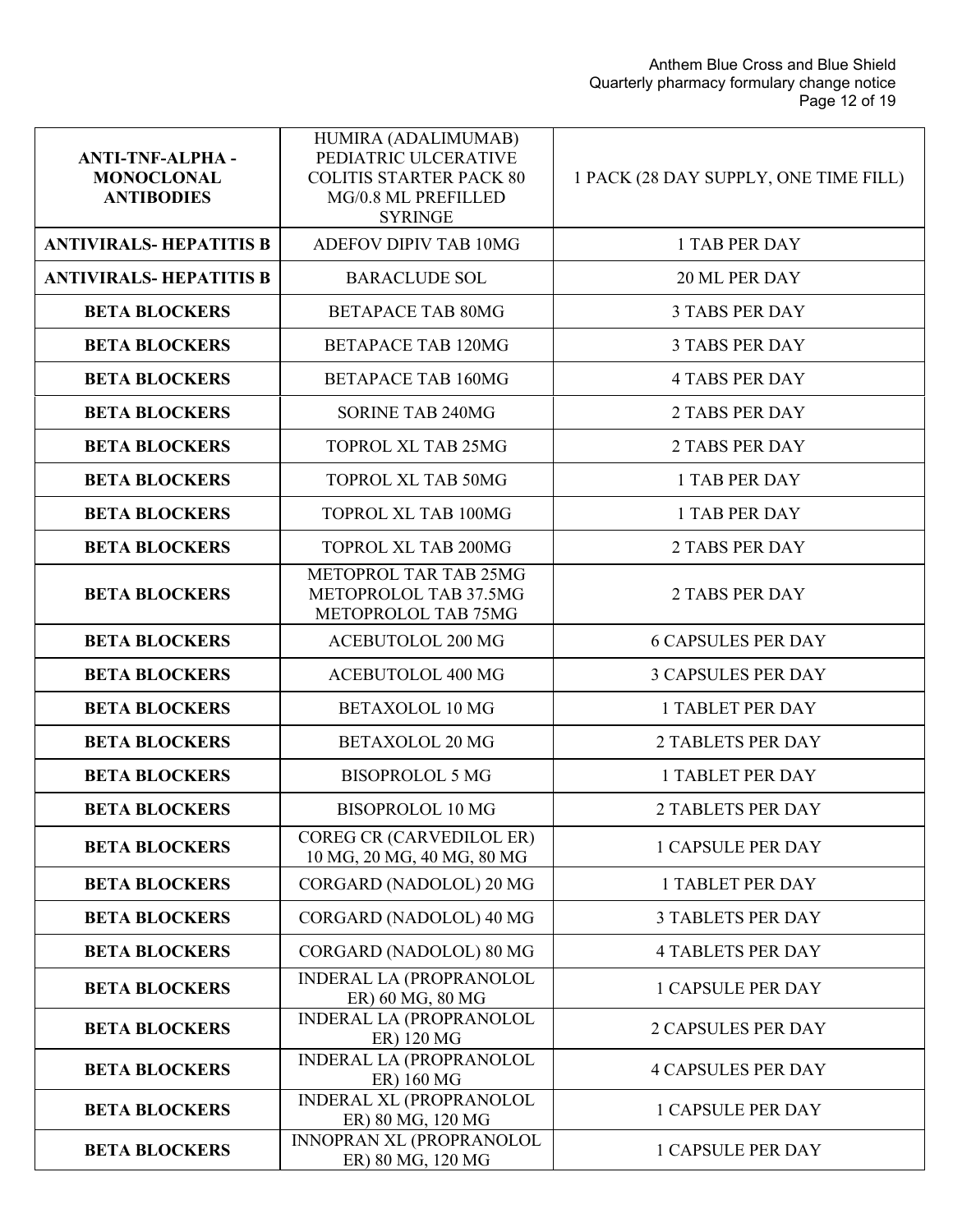| <b>BETA BLOCKERS</b>                            | LABETALOL 100 MG, 200 MG,<br>300 MG                                              | <b>8 TABLETS PER DAY</b>             |
|-------------------------------------------------|----------------------------------------------------------------------------------|--------------------------------------|
| <b>BETA BLOCKERS</b>                            | PINDOLOL 5 MG, 10 MG                                                             | <b>6 TABLETS PER DAY</b>             |
| <b>BETA BLOCKERS</b>                            | PROPRANOLOL 10 MG, 20 MG,<br>40 MG, 60 MG                                        | <b>4 TABLETS PER DAY</b>             |
| <b>BETA BLOCKERS</b>                            | PROPRANOLOL 80 MG                                                                | <b>8 TABLETS PER DAY</b>             |
| <b>BETA BLOCKERS</b>                            | PROPRANOLOL ORAL<br>SOLUTION 20 MG/5 ML                                          | 20 ML PER DAY                        |
| <b>BETA BLOCKERS</b>                            | PROPRANOLOL ORAL<br>SOLUTION 40 MG/5 ML                                          | 80 ML PER DAY                        |
| <b>BETA BLOCKERS</b>                            | PROPRANOLOL/HYDROCHLOR<br>OTHIAZIDE 40 MG/25 MG, 80<br>MG/25 MG                  | <b>2 TABLETS PER DAY</b>             |
| <b>BETA BLOCKERS</b>                            | TENORMIN (ATENOLOL) 25 MG,<br>50 MG, 100 MG                                      | <b>2 TABLETS PER DAY</b>             |
| <b>BETA BLOCKERS</b>                            | <b>TENORETIC</b><br>(ATENOLOL/CHLORTHALIDON<br>E) 50 MG/25 MG, 100 MG/25 MG      | <b>1 TABLET PER DAY</b>              |
| <b>BETA BLOCKERS</b>                            | TIMOLOL 5 MG, 10 MG                                                              | <b>6 TABLETS PER DAY</b>             |
| <b>BETA BLOCKERS</b>                            | TIMOLOL 20 MG                                                                    | <b>3 TABLETS PER DAY</b>             |
| <b>CARDIOTONICS</b>                             | LANOXIN TAB 0.0625MG                                                             | 1 TAB PER DAY                        |
| <b>CARDIOTONICS</b>                             | DIGITEK TAB 0.125MG                                                              | 1 TAB PER DAY                        |
| <b>CARDIOTONICS</b>                             | DIGITEK TAB 0.25MG                                                               | <b>2 TABS PER DAY</b>                |
| <b>CARDIOVASCULAR</b><br><b>AGENTS - MISC.</b>  | TYVASO START SOL 0.6MG/ML<br>TYVASO SOL 0.6MG/ML                                 | <b>1 AMPULE PER DAY</b>              |
| <b>CARDIOVASCULAR</b><br><b>AGENTS - MISC.</b>  | <b>BIDIL</b>                                                                     | <b>6 TABS PER DAY</b>                |
| <b>CARDIOVASCULAR</b><br><b>AGENTS - MISC.*</b> | VERQUVO 2.5 MG                                                                   | 2 TABLETS PER DAY 1 TABLET PER DAY   |
| <b>CHEMICALS</b>                                | COTTONSEED OIL                                                                   | 1 PACKAGE PER 20 DAYS                |
| <b>COUGH/COLD/ALLERGY</b>                       | SEMPREX-D CAP 8-60MG                                                             | <b>4 CAPS PER DAY</b>                |
| <b>COUGH/COLD/ALLERGY</b>                       | <b>GUAIFENESIN SOL DAC</b>                                                       | 120 ML PER FILL; 2 FILLS PER 30 DAYS |
| <b>COUGH/COLD/ALLERGY</b>                       | <b>MICLARA DM LIQ</b>                                                            | 20 ML PER DAY                        |
| <b>CYSTIC FIBROSIS AGENTS</b>                   | <b>BRONCHITOL (MANNITOL)</b><br>TOLERANCE TEST (1 INHALER,<br>10 40 MG CAPSULES) | 1 TEST PER FILL, ONE TIME            |
| <b>DERMATOLOGICALS</b>                          | <b>WINLEVI CRE 1%</b>                                                            | 60 G PER 30 DAYS                     |
| <b>DERMATOLOGICALS</b>                          | ARAZLO LOT 0.045%                                                                | 45 G PER 30                          |
| <b>DERMATOLOGICALS</b>                          | <b>AKTIPAK GEL 5-3%</b>                                                          | 46.6 GRAMS PER 30 DAYS               |
| <b>DERMATOLOGICALS</b>                          | MIRVASO GEL 0.33%                                                                | 30 G PER 30                          |
| <b>DERMATOLOGICALS</b>                          | <b>ZONALON CRE 5%</b><br>PRUDOXIN CRE 5%                                         | 1 TUBE/FILL, 1 FILL/3 MONTHS         |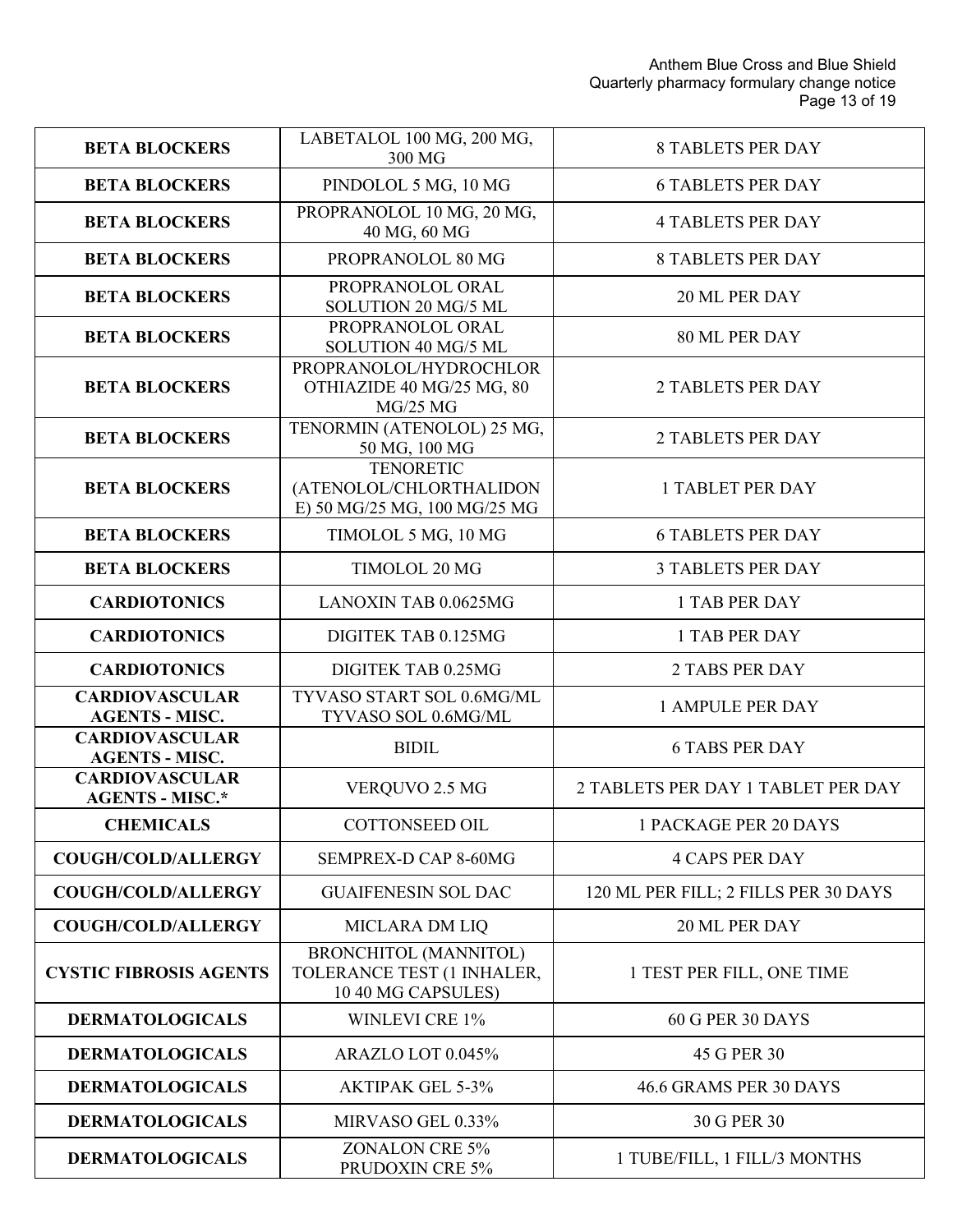Anthem Blue Cross and Blue Shield Quarterly pharmacy formulary change notice Page 14 of 19

| <b>DERMATOLOGICALS</b>                                     | EUCRISA OIN 2%                                    | 100 G PER 30 DAYS                                                                                                                                                  |
|------------------------------------------------------------|---------------------------------------------------|--------------------------------------------------------------------------------------------------------------------------------------------------------------------|
| <b>DERMATOLOGICALS</b>                                     | <b>TARGRETIN GEL 1%</b>                           | 60 G PER 30 DAYS                                                                                                                                                   |
| <b>DERMATOLOGICALS</b>                                     | <b>EUCERIN LOT</b>                                | 480 ML PER 30 DAYS                                                                                                                                                 |
| <b>DERMATOLOGICALS</b>                                     | <b>AQUAPHILIC OIN</b>                             | 240 G PER 90 DAYS                                                                                                                                                  |
| <b>DERMATOLOGICALS</b>                                     | PODOFILOX SOL 0.5%                                | 1 BOTTLES (7 ML) PER 28 DAYS; 1 FILL TO<br><b>LAST FOUR 1-WEEK CYCLES</b>                                                                                          |
| <b>DERMATOLOGICALS</b>                                     | CONDYLOX GEL 0.5%                                 | 1 TUBES (7 ML) PER 28 DAYS; 1 FILL TO<br><b>LAST FOUR 1-WEEK CYCLES</b>                                                                                            |
| <b>DERMATOLOGICALS</b>                                     | <b>VEREGEN OIN 15%</b>                            | 30 G PER 30 DAYS; 1 TOTAL FILLS                                                                                                                                    |
| <b>DERMATOLOGICALS</b>                                     | ZYCLARA PUMP CRE 2.5%                             | 1 PUMP BOTTLE PER 28 DAYS; 56 DAYS OF<br>TREATMENT PER YEAR                                                                                                        |
| <b>DERMATOLOGICALS</b>                                     | ZYCLARA PUMP CRE 3.75%                            | 1 BOX (28 PACKETS) PER 28 DAYS; 56 DAYS<br>OF TREATMENT PER YEAR                                                                                                   |
| <b>DERMATOLOGICALS</b>                                     | <b>XYLOCAINE 4% SOLN</b>                          | 10 ML PER DAY                                                                                                                                                      |
| <b>DERMATOLOGICALS</b>                                     | PLIAGLIS KIT 7-7%                                 | 30 GRAMS PER 30 DAYS                                                                                                                                               |
| <b>DERMATOLOGICALS</b>                                     | LIDO/PRILOCN KIT 2.5-2.5%                         | 1 KIT PER 30 DAYS                                                                                                                                                  |
| <b>DERMATOLOGICALS</b>                                     | <b>ULESFIA LOT 5%</b>                             | 2 X 227 G PACKPER 30 DAYS                                                                                                                                          |
| <b>DERMATOLOGICALS</b>                                     | <b>SKLICE LOT 0.5%</b>                            | <b>120 G PER 30 DAYS</b>                                                                                                                                           |
| <b>DERMATOLOGICALS</b>                                     | <b>NATROBA SUS 0.9%</b>                           | 120 ML PER 7 DAYS                                                                                                                                                  |
| <b>DERMATOLOGICALS</b>                                     | REGRANEX GEL 0.01%                                | <b>15 G PER 30 DAYS</b>                                                                                                                                            |
| <b>DERMATOLOGICALS</b>                                     | ILUMYA SOL 100MG/ML                               | 1 PREFILLED SYRINGE PER 84 DAYS                                                                                                                                    |
| <b>DIABETIC SUPPLIES</b>                                   | <b>DIABETIC TEST STRIPS</b>                       | <b>UPDATE QL:</b><br>200 PER 30 DAYS FOR: 17 OR YOUNGER, OR<br>USING INSULIN, OR PREGNANT<br>50 PER 30 DAYS FOR ALL OTHERS<br>50 PER 30 DAYS FOR THOSE USING A CGM |
| <b>DIAGNOSTIC PRODUCTS</b>                                 | <b>CORTROSYN INJ 0.25MG</b>                       | <b>1 INJECTION PER YEAR</b>                                                                                                                                        |
| <b>ENDOCRINE AND</b><br><b>METABOLIC AGENTS -</b><br>MISC. | <b>ACTONEL TAB 150MG</b>                          | 1 TAB PER 28 DAYS                                                                                                                                                  |
| <b>ENDOCRINE AND</b><br><b>METABOLIC AGENTS -</b><br>MISC. | LUPR DEP-PED INJ 15MG<br>LUPR DEP-PED INJ 11.25MG | 1 KIT PER 4 WEEKS                                                                                                                                                  |
| <b>ENDOCRINE AND</b><br><b>METABOLIC AGENTS -</b><br>MISC. | <b>LUPANETA KIT 3.75-5</b>                        | <b>1 PACK PER 4 WEEKS</b>                                                                                                                                          |
| <b>ENDOCRINE AND</b><br><b>METABOLIC AGENTS -</b><br>MISC. | LUPANETA KIT 11.25-5                              | <b>1 PACK PER 12 WEEKS</b>                                                                                                                                         |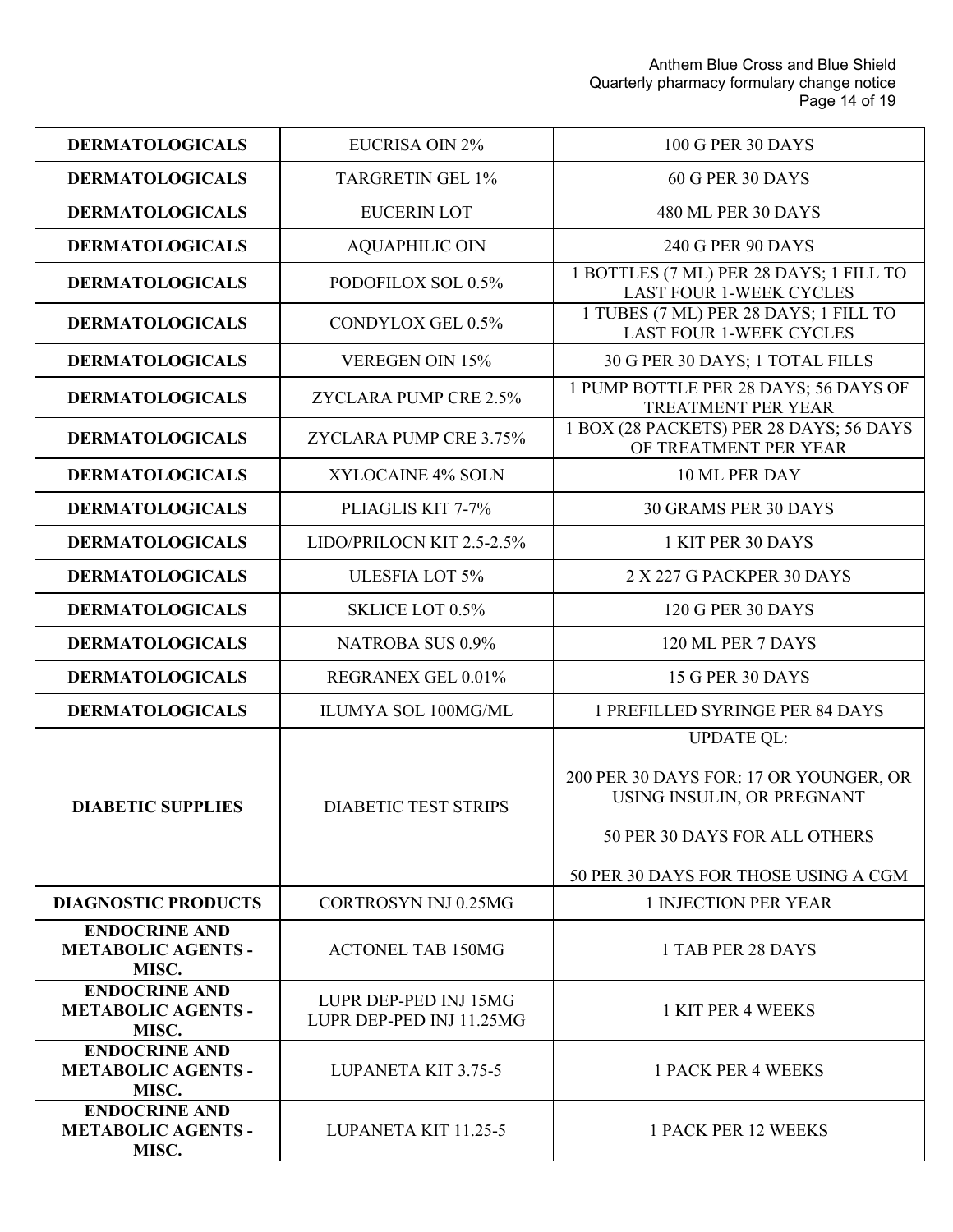| <b>ENDOCRINE AND</b><br><b>METABOLIC AGENTS -</b><br>MISC. | <b>EGRIFTA SOL 1MG</b>                                 | <b>2 VIALS PER DAY</b>               |
|------------------------------------------------------------|--------------------------------------------------------|--------------------------------------|
| <b>ENDOCRINE AND</b><br><b>METABOLIC AGENTS -</b><br>MISC. | <b>EGRIFTA SOL 2MG</b>                                 | <b>1 VIAL PER DAY</b>                |
| <b>ENDOCRINE AND</b><br><b>METABOLIC AGENTS -</b><br>MISC. | <b>EGRIFTA SV INJ 2MG</b>                              | <b>1 VIAL PER DAY</b>                |
| <b>ENDOCRINE AND</b><br><b>METABOLIC AGENTS -</b><br>MISC. | <b>SAMSCA TAB 15MG</b>                                 | 1 PER DAY                            |
| <b>ENDOCRINE AND</b><br><b>METABOLIC AGENTS -</b><br>MISC. | <b>JYNARQUE TAB 15MG</b>                               | 1 PER DAY                            |
| <b>ENDOCRINE AND</b><br><b>METABOLIC AGENTS -</b><br>MISC. | <b>SAMSCA TAB 30MG</b>                                 | 2 PER DAY                            |
| <b>ENDOCRINE AND</b><br><b>METABOLIC AGENTS -</b><br>MISC. | JYNARQUE TAB 30MG                                      | 2 PER DAY                            |
| <b>ENDOCRINE AND</b><br><b>METABOLIC AGENTS -</b><br>MISC. | <b>GALAFOLD CAP 123MG</b>                              | 14 CAPS PER 28 DAYS                  |
| <b>ESTROGENS</b>                                           | DIVIGEL GEL 0.75MG                                     | <b>30 PACKETS PER 30 DAYS</b>        |
| <b>FLUOROQUINOLONES</b>                                    | <b>CIPROFLOXACN TAB 500MG ER</b>                       | 3 TABS PER FILL; 1 FILL PER 30 DAYS  |
| <b>FLUOROQUINOLONES</b>                                    | LEVOFLOXACIN INJ 25MG/ML                               | 480 ML PER FILL; 1 FILL PER 30 DAYS  |
| <b>FLUOROQUINOLONES</b>                                    | MOXIFLOXACIN TAB 400MG                                 | 21 TABS PER FILL; 1 FILL PER 30 DAYS |
| <b>GASTROINTESTINAL</b><br><b>AGENTS - MISC.</b>           | RELISTOR INJ 8/0.4ML<br>RELISTOR INJ 12/0.6ML          | <b>1 VIAL/SYRINGE PER DAY</b>        |
| <b>GASTROINTESTINAL</b><br><b>AGENTS - MISC.</b>           | PHOSLYRA SOL                                           | 60 ML PER DAY                        |
| <b>GASTROINTESTINAL</b><br><b>AGENTS - MISC.</b>           | <b>AURYXIA TAB 210MG</b>                               | <b>9 TABS PER DAY</b>                |
| <b>GASTROINTESTINAL</b><br><b>AGENTS - MISC.</b>           | <b>SEVELAMER TAB 400MG</b>                             | <b>15 TABS PER DAY</b>               |
| <b>GENITOURINARY AGENTS</b><br>- MISCELLANEOUS             | AVODART CAP 0.5MG                                      | <b>1 CAP PER DAY</b>                 |
| <b>GENITOURINARY AGENTS</b><br>- MISCELLANEOUS             | <b>CARDURA XL TAB 4MG</b><br><b>CARDURA XL TAB 8MG</b> | <b>1 TAB PER DAY</b>                 |
| <b>GENITOURINARY AGENTS</b><br>- MISCELLANEOUS             | RAPAFLO CAP 4MG<br><b>RAPAFLO CAP 8MG</b>              | <b>1 TAB PER DAY</b>                 |
| <b>GENITOURINARY AGENTS</b><br>- MISCELLANEOUS             | <b>JALYN CAP</b>                                       | <b>1 CAP PER DAY</b>                 |
| <b>H-2 ANTAGONISTS</b>                                     | <b>CIMETIDINE TAB 800MG</b>                            | <b>3 TABS PER DAY</b>                |
| <b>HEMATOLOGICAL</b><br><b>AGENTS - MISC.</b>              | <b>AGRYLIN CAP 0.5MG</b>                               | <b>20 CAPS PER DAY</b>               |
| <b>HEMATOLOGICAL</b><br><b>AGENTS - MISC.</b>              | PLAVIX TAB 300MG                                       | 1 TAB PER 30 DAYS                    |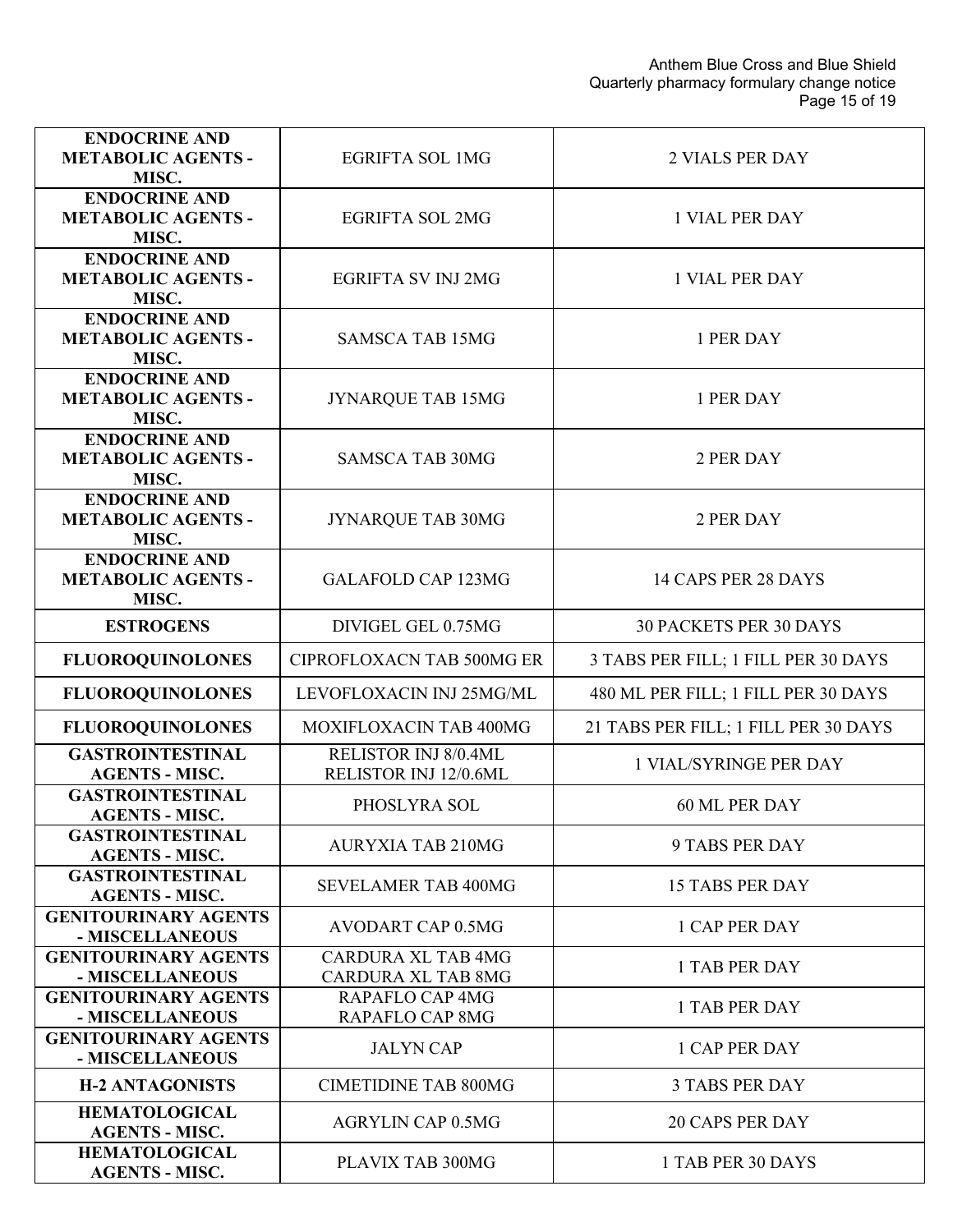| <b>HEMATOPOIETIC AGENTS</b>                          | PROCRIT INJ 20000/ML                                                                                                                                                          | <b>12 VIALS PER 28 DAYS</b>      |
|------------------------------------------------------|-------------------------------------------------------------------------------------------------------------------------------------------------------------------------------|----------------------------------|
| <b>HEMATOPOIETIC AGENTS</b>                          | <b>CERDELGA CAP 84MG</b>                                                                                                                                                      | <b>2 CAPS PER DAY</b>            |
| <b>HEMATOPOIETIC AGENTS</b>                          | ZAVESCA CAP 100MG                                                                                                                                                             | <b>3 CAPS PER DAY</b>            |
| <b>HEMATOPOIETIC AGENTS</b>                          | NEULASTA ONPRO                                                                                                                                                                | 2 KITS PER 28 DAYS               |
| <b>INSULIN</b>                                       | TOUJEO MAX INJ 300IU/ML                                                                                                                                                       | 12 ML PER 30 DAYS                |
| <b>INSULIN</b>                                       | NOVOLIN R INJ 100 UNIT                                                                                                                                                        | <b>30 ML PER 30 DAYS</b>         |
| <b>LAXATIVES</b>                                     | <b>COLACE CLEAR CAP 50MG</b>                                                                                                                                                  | <b>6 CAPS PER DAY</b>            |
| <b>LAXATIVES</b>                                     | MIRALAX POW 3350 NF                                                                                                                                                           | <b>2 PACKETS PER DAY</b>         |
| <b>LAXATIVES</b>                                     | <b>GAVILYTE-H</b><br><b>PEG-PREP</b>                                                                                                                                          | 1 KIT PER 30 DAYS                |
| <b>MACROLIDES</b>                                    | <b>AZITHROMYCIN SUS 200/5ML</b>                                                                                                                                               | 15 ML/FILL; 1 FILL/30 DAYS       |
| <b>MACROLIDES</b>                                    | <b>CLARITHROMYC TAB 250MG</b><br><b>CLARITHROMYC TAB 500MG</b>                                                                                                                | 28 TABS/FILL; 1 FILL/30 DAYS     |
| <b>MACROLIDES</b>                                    | DIFICID TAB 200MG                                                                                                                                                             | 20 TABS/FILL; 1 FILL/30 DAYS     |
| <b>MEDICAL DEVICES AND</b><br><b>SUPPLIES</b>        | <b>OMNIPOD MIS 5 PACK</b><br><b>CARTRIDGE MIS 3ML</b><br>ULTRAFLEX MIS 31/8MM<br><b>CARTRIDGE MIS PUMP</b>                                                                    | <b>15 PER 30 DAYS</b>            |
| <b>MEDICAL DEVICES AND</b><br><b>SUPPLIES</b>        | <b>OMNIPOD KIT STARTER</b>                                                                                                                                                    | <b>1 PUMP EVERY 4 YEARS</b>      |
| <b>MEDICAL DEVICES AND</b><br><b>SUPPLIES</b>        | <b>DEXCOM G6 MIS RECEIVER</b><br>DEXCOM G5 MIS RECEIVER                                                                                                                       | <b>1 RECEIVER PER YEAR</b>       |
| <b>MEDICAL DEVICES AND</b><br><b>SUPPLIES</b>        | DEXCOM G6 MIS SENSOR<br><b>GUARDIAN MIS SENSOR 3</b>                                                                                                                          | <b>5 SENSORS PER 30 DAYS</b>     |
| <b>MEDICAL DEVICES AND</b><br><b>SUPPLIES</b>        | DEXCOM G6 MIS TRANSMIT<br>DEXCOM G5 MIS TRANSMIT<br><b>GUARDIAN CON MIS</b><br><b>TRANSMIT</b><br><b>EVERSENSE MIS TRANSMTR</b><br><b>GUARDIAN CON MIS</b><br><b>TRANSMIT</b> | <b>1 TRANSMITTER PER 90 DAYS</b> |
| <b>MIGRAINE PRODUCTS</b>                             | DIHYDROERGOT INJ 1MG/ML                                                                                                                                                       | 24 ML PER 28 DAYS                |
| <b>MIGRAINE PRODUCTS</b>                             | <b>IMITREX INJ 6MG/0.5</b>                                                                                                                                                    | 6 PER 30 DAYS                    |
| <b>MIGRAINE PRODUCTS</b>                             | AIMOVIG INJ 70MG/ML                                                                                                                                                           | 1 PER 30 DAYS                    |
| <b>NASAL AGENTS -</b><br><b>SYSTEMIC AND TOPICAL</b> | RHINOCORT SUS ALLERGY<br><b>BUDESONIDE SUS 32MCG</b><br>FLONASE SENS SUS 27.5MCG                                                                                              | 2 INHALERS PER 30 DAYS           |
| <b>NASAL AGENTS -</b><br><b>SYSTEMIC AND TOPICAL</b> | FLUTICASONE SPR 50MCG<br><b>TRIAMCINOLON AER</b><br>55MCG/AC                                                                                                                  | 1 INHALER PER 30 DAYS            |
| <b>NASAL AGENTS -</b><br><b>SYSTEMIC AND TOPICAL</b> | RHINARIS SPR 0.2%                                                                                                                                                             | 2 FILLS PER 3 DAYS               |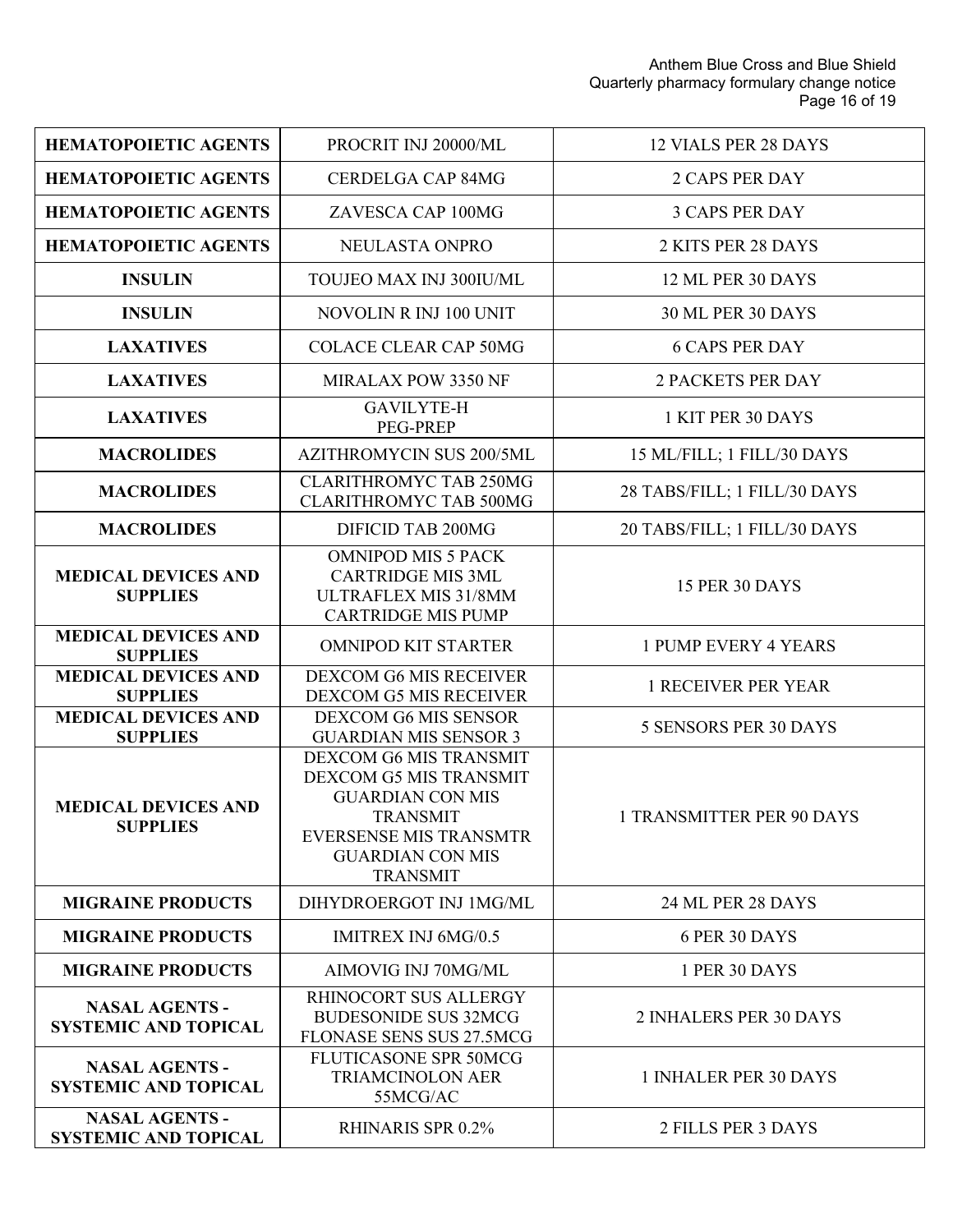| <b>NASAL AGENTS -</b><br><b>SYSTEMIC AND TOPICAL</b> | OCEAN NASAL SPR 0.65%<br>AYR NASAL DRO 0.65%<br><b>NASADROPS DRO 0.9%</b> | 2 FILLS PER 30 DAYS                     |
|------------------------------------------------------|---------------------------------------------------------------------------|-----------------------------------------|
| <b>NEUROMUSCULAR</b><br><b>AGENTS</b>                | <b>RILUTEK TAB 50MG</b>                                                   | <b>4 TABS PER DAY</b>                   |
| <b>OPHTHALMIC AGENTS</b>                             | BETOPTIC-S SUS 0.25% OP                                                   | 15 ML PER 30 DAYS                       |
| <b>OPHTHALMIC AGENTS</b>                             | TIMOPTIC SOL 0.5% OP                                                      | 20 ML PER 30 DAYS                       |
| <b>OPHTHALMIC AGENTS</b>                             | <b>ISTALOL SOL 0.5% OP</b>                                                | 5 ML PER 30 DAYS                        |
| <b>OPHTHALMIC AGENTS</b>                             | COMBIGAN SOL 0.2/0.5%                                                     | 15 ML PER 30 DAYS                       |
| <b>OPHTHALMIC AGENTS</b>                             | COSOPT PF SOL 2%-0.5%                                                     | 12 ML PER 30 DAYS                       |
| <b>OPHTHALMIC AGENTS</b>                             | LOTEMAX SUS 0.5%                                                          | 30 ML PER 30 DAYS                       |
| <b>OPHTHALMIC AGENTS</b>                             | <b>INVELTYS SUS 1%</b>                                                    | 5.6 ML PER 30 DAYS                      |
| <b>OPHTHALMIC AGENTS</b>                             | LOTEMAX SM GEL 0.38%<br>LOTEMAX GEL 0.5%                                  | <b>10 G PER 30 DAYS</b>                 |
| <b>OPHTHALMIC AGENTS</b>                             | LOTEMAX OIN 0.5%                                                          | 7 G PER 30 DAYS                         |
| <b>OPHTHALMIC AGENTS</b>                             | PREDNISOLONE SUS 1% OP<br>PRED SOD PHO SOL 1% OP                          | 20 ML PER 30 DAYS                       |
| <b>OPHTHALMIC AGENTS</b>                             | LUMIGAN SOL 0.01%                                                         | <b>7.5 ML PER 30 DAYS</b>               |
| <b>OPHTHALMIC AGENTS</b>                             | XELPROS EMU 0.005%                                                        | 5 ML PER 30 DAYS                        |
| <b>OPHTHALMIC AGENTS</b>                             | ZIOPTAN DRO 0.0015%                                                       | 9 ML PER 30 DAYS                        |
| <b>OPHTHALMIC AGENTS</b>                             | PHOSPHOLINE SOL 0.125%OP                                                  | 5 ML PER 30 DAYS                        |
| <b>OPHTHALMIC AGENTS</b>                             | SIMBRINZA SUS 1-0.2%                                                      | 8 ML PER 30 DAYS                        |
| <b>OPHTHALMIC AGENTS</b>                             | <b>RESTASIS EMU 0.05%</b>                                                 | <b>2 VIALS PER DAY</b>                  |
| <b>OPHTHALMIC AGENTS</b>                             | PROLENSA SOL 0.07%                                                        | 3 ML PER 30 DAYS                        |
| <b>OPHTHALMIC AGENTS</b>                             | <b>BROMSITE DRO 0.075%</b>                                                | 5 ML PER 30 DAYS                        |
| <b>OPHTHALMIC AGENTS</b>                             | <b>BROMFENAC SOL 0.09% OP</b>                                             | 1.7 ML PER 30 DAYS                      |
| <b>OPHTHALMIC AGENTS</b>                             | DICLOFENAC SOL 0.1% OP                                                    | 5 ML PER 30 DAYS                        |
| <b>OPHTHALMIC AGENTS</b>                             | FLURBIPROFEN 0.03% SOLN                                                   | 2.5 ML PER 30 DAYS                      |
| <b>OPHTHALMIC AGENTS</b>                             | <b>ACUVAIL SOL 0.45%</b>                                                  | 1 BOX (30 SINGLE-USE VIALS) PER 30 DAYS |
| <b>OPHTHALMIC AGENTS</b>                             | NEVANAC SUS 0.1%                                                          | 3 ML PER 30 DAYS                        |
| <b>OPHTHALMIC AGENTS</b>                             | <b>ILEVRO DRO 0.3% OP</b>                                                 | 1.7 ML PER 30 DAYS                      |
| <b>OPHTHALMIC ANTI-</b><br><b>INFECTIVES</b>         | ERYTHROMYCIN OIN 5MG/GM                                                   | 3.5 GRAMS PER 30 DAYS                   |
| <b>OPHTHALMICS - MISC.</b>                           | <b>ACULAR LS 0.4% SOLUTION</b>                                            | 5 ML PER 30 DAYS                        |
| PRENATAL VITAMINS                                    | <b>CALNATAB</b><br>VITAFOL STRP MIS 1MG<br>PRENATVITE TAB PLUS            | 1 PER DAY                               |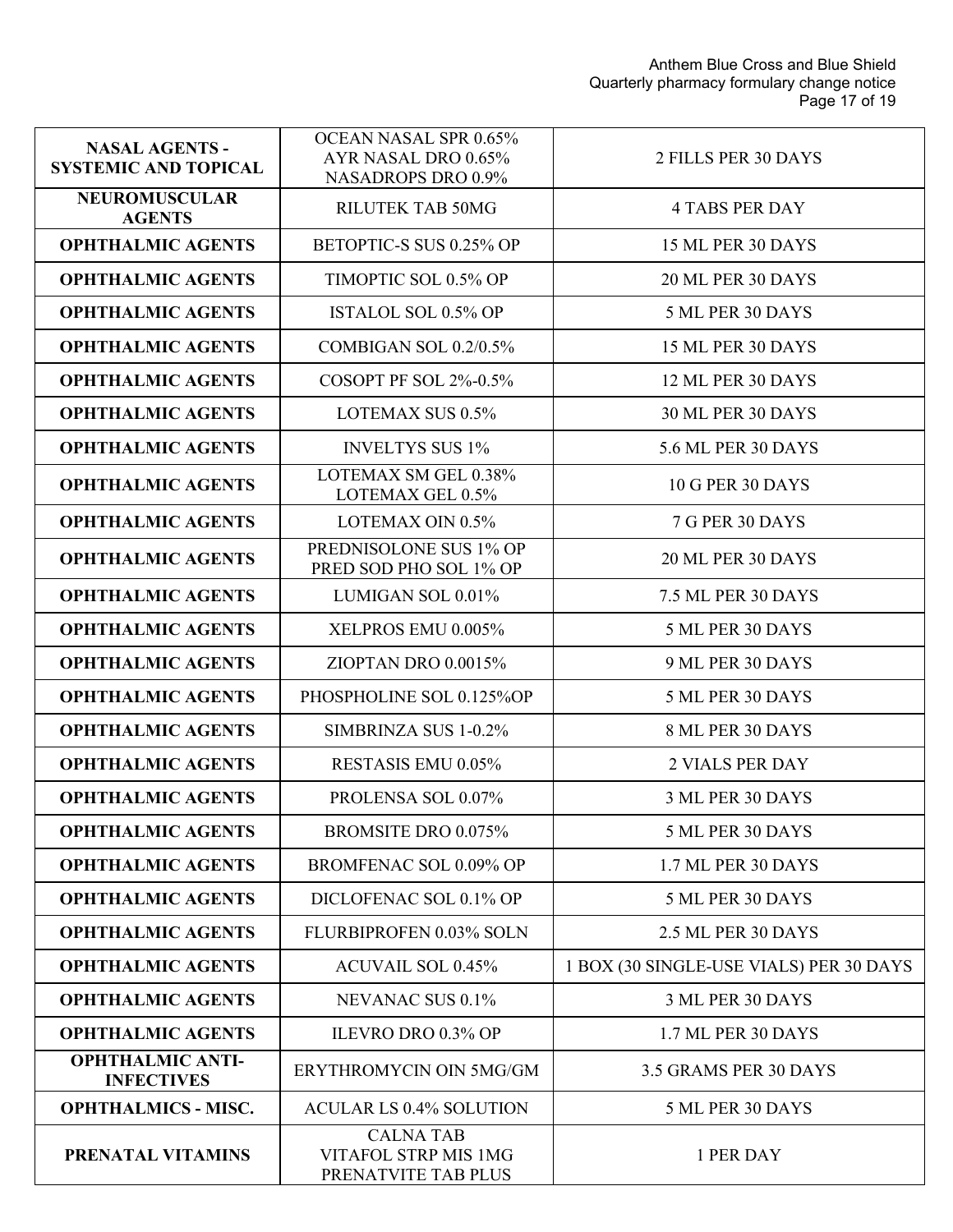|                                                     | PRENATVITE TAB COMPLETE<br>PRENARA CAP PRENATAL    |                                      |
|-----------------------------------------------------|----------------------------------------------------|--------------------------------------|
|                                                     | TRINAZ TAB 12-1MG                                  |                                      |
|                                                     | PRENATAL CAP OMEGA-3                               |                                      |
|                                                     | YOUR LIFE CAP PRENATAL                             |                                      |
|                                                     | NUTRIENTS TAB PRENATAL                             |                                      |
|                                                     | PREGENNA TAB                                       |                                      |
|                                                     | <b>AZESCHEW CHW 13-1MG</b>                         |                                      |
|                                                     | <b>ATABEX CHW PRENATAL</b>                         |                                      |
|                                                     | PRENATAL MUL CAP DHA                               |                                      |
|                                                     | TRISTART ONE CAP 35-1-215<br>CITRANATAL CAP MEDLEY |                                      |
|                                                     | BE WELL PAK ROUNDED                                |                                      |
|                                                     | VITAFOL FE+ CAP                                    |                                      |
|                                                     | <b>CITRANATAL PAK ESSENCE</b>                      |                                      |
| PRENATAL VITAMINS                                   | <b>ENFAMIL MIS EXPECTA</b>                         | 2 PER DAY                            |
|                                                     | NEONATAL/DHA MIS                                   |                                      |
| PROBIOTIC AGENTS                                    | <b>ACIDOPHILUS CAP</b>                             | <b>4 PER DAY</b>                     |
| <b>PROTON PUMP</b><br><b>INHIBITORS</b>             | PANTOPRAZOLE PAK 40MG                              | 1 PER DAY                            |
| <b>PROTON PUMP</b><br><b>INHIBITORS</b>             | <b>ESOMEPRAZOLE ODT 20 MG</b>                      | <b>2 TABLETS PER DAY</b>             |
|                                                     | NAMENDA XR CAP 7MG                                 |                                      |
| <b>PSYCHOTHERAPEUTIC</b>                            | <b>NAMENDA XR CAP 14MG</b>                         |                                      |
| <b>AND NEUROLOGICAL</b>                             | <b>NAMENDA XR CAP 21MG</b>                         | <b>1 CAP PER DAY</b>                 |
| <b>AGENTS - MISC.</b>                               | <b>NAMENDA XR CAP 28MG</b>                         |                                      |
| <b>PSYCHOTHERAPEUTIC</b>                            |                                                    |                                      |
| <b>AND NEUROLOGICAL</b><br><b>AGENTS - MISC.</b>    | NAMENDA XR CAP TITRATIO                            | 1 PACK                               |
| <b>PSYCHOTHERAPEUTIC</b>                            |                                                    |                                      |
| <b>AND NEUROLOGICAL</b>                             | NICOTROL NS SPRAY 10MG/ML                          | 80 SPRAYS (40 DOSES) PER DAY         |
| <b>AGENTS - MISC.</b>                               |                                                    |                                      |
| <b>PSYCHOTHERAPEUTIC</b>                            |                                                    |                                      |
| <b>AND NEUROLOGICAL</b>                             | NICOTROL INH                                       | <b>16 CARTRIDGES PER DAY</b>         |
| <b>AGENTS - MISC.</b>                               |                                                    |                                      |
| <b>PSYCHOTHERAPEUTIC</b><br><b>AND NEUROLOGICAL</b> | TYSABRI INJ 300/15ML                               | 1 VIAL PER 28 DAYS                   |
| <b>AGENTS - MISC.</b>                               |                                                    |                                      |
| <b>PSYCHOTHERAPEUTIC</b>                            |                                                    |                                      |
| AND NEUROLOGICAL                                    | <b>MAVENCLAD PAK 10MG</b>                          | 1 BOX PER FILL, 2 FILLS PER 46 WEEKS |
| <b>AGENTS - MISC.</b>                               |                                                    |                                      |
| <b>RESPIRATORY AGENTS -</b><br>MISC.                | SYMDEKO TAB 50-75MG                                | <b>1 CARTON PER 28 DAYS</b>          |
| <b>TARGETED IMMUNE</b>                              | <b>ARAVA TAB 10MG</b>                              |                                      |
| <b>MODULATORS</b>                                   | <b>ARAVA TAB 20MG</b>                              | <b>1 TAB PER DAY</b>                 |
| <b>TARGETED IMMUNE</b>                              | HUMIRA PEN INJ 40MG/0.8                            | 2 PER 28 DAYS                        |
| <b>MODULATORS</b>                                   |                                                    |                                      |
| <b>TARGETED IMMUNE</b>                              | HUMIRA PEN INJ PS/UV                               | <b>1 PACK-ONE TIME FILL</b>          |
| <b>MODULATORS</b><br><b>TARGETED IMMUNE</b>         |                                                    |                                      |
| <b>MODULATORS</b>                                   | HUMIRA PEN INJ CD/UC/HS                            | 1 PACK - ONE TIME FILL               |
| <b>TARGETED IMMUNE</b>                              |                                                    |                                      |
| <b>MODULATORS</b>                                   | HUMIRA KIT 40MG/0.8                                | 2 SYRINGES PER 28 DAYS               |